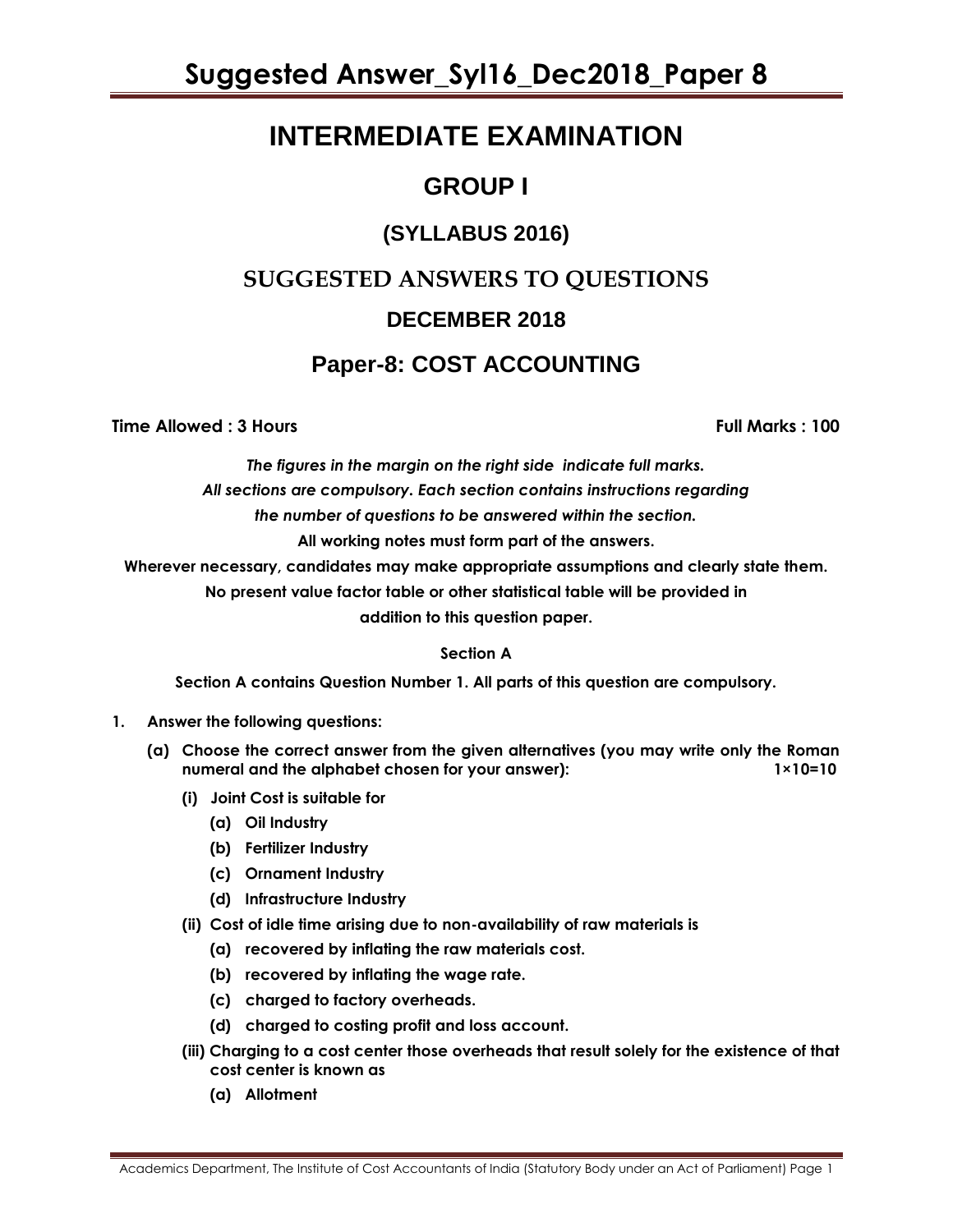- **(b) Allocation**
- **(c) Absorption**
- **(d) Apportionment**
- **(iv) Standard deals with the cost of service cost center is**
	- **(a) CAS-9**
	- **(b) CAS-13**
	- **(c) CAS-16**
	- **(d) CAS-22**
- **(v) In Reconciliation Statement income shown only in financial accounts is**
	- **(a) added to financial profit.**
	- **(b) deducted from financial profit.**
	- **(c) ignored.**
	- **(d) deducted from costing profit.**
- **(vi) The most suitable cost system where the products differ in type of material and work performed is**
	- **(a) Process Costing**
	- **(b) Batch Costing**
	- **(c) Job Costing**
	- **(d) Operating Costing**
- **(vii) In a process 10000 units are introduced during a period. 10% of input is normal loss. Closing work-in-process 70% complete is 1500 units. 7500 completed units are transferred to next process. Equivalent production for the period is**
	- **(a) 9550 units**
	- **(b) 9000 units**
	- **(c) 8550 units**
	- **(d) 8500 units**
- **(viii) The sales and profit of a firm for the year 2016 are Rs.1,50,000 and Rs.20,000 and for the year 2017 are Rs.1,70,000 and Rs.25,000 respectively. The P/V Ratio of the firm is**
	- **(a) 15%**
	- **(b) 20%**
	- **(c) 25%**
	- **(d) 30%**
- **(ix) Standard quantity of material for one unit output is 10 kg @ Rs.8 per kg. Actual output during a given period is 600 units. The standard quantity of material for actual output is**
	- **(a) 1200 kg**
	- **(b) 6000 kg**
	- **(c) 4800 kg**
	- **(d) 48000 kg**
- **(x) Which of the following is a long-term Budget?**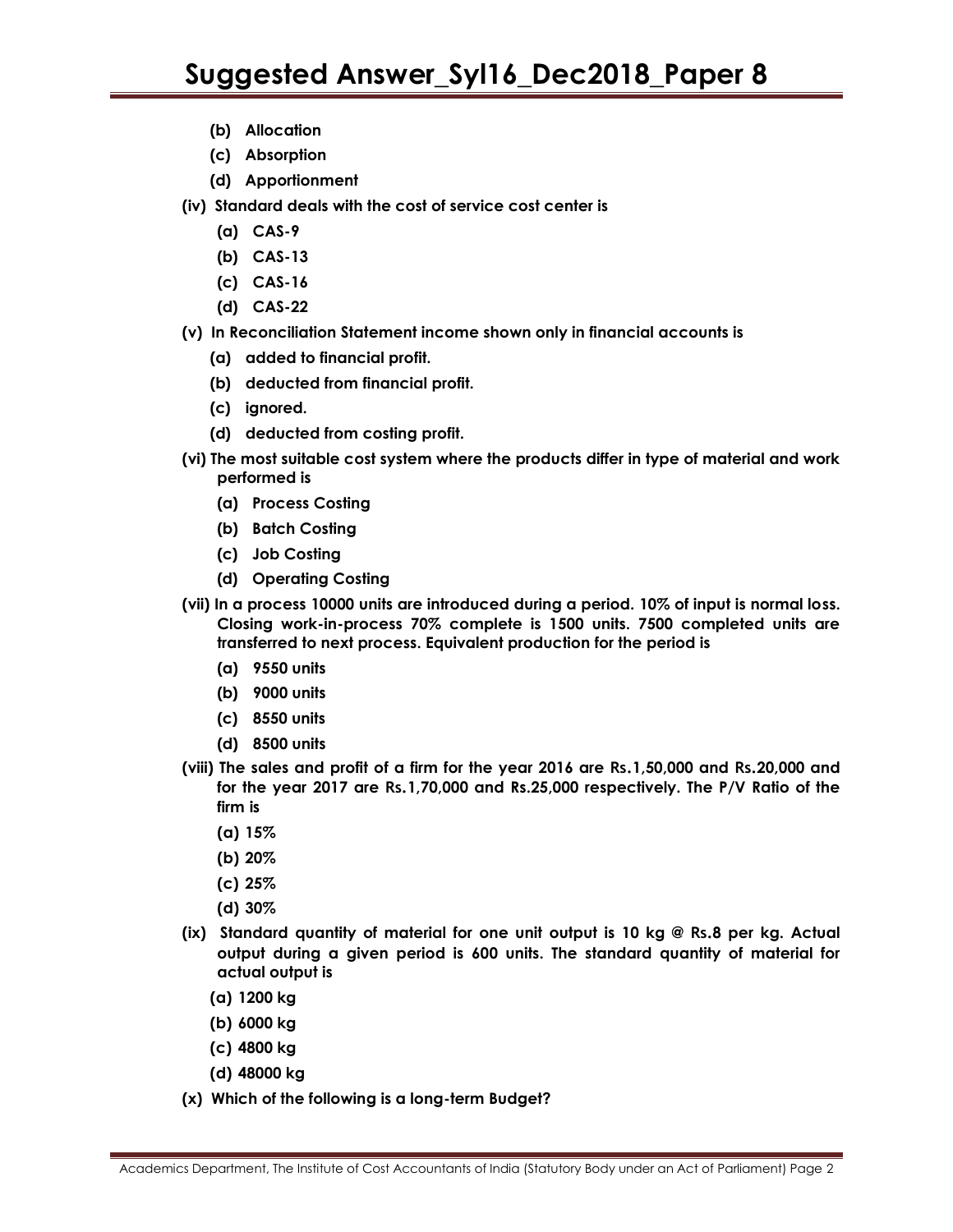- **(a) Master Budget**
- **(b) Production Budget**
- **(c) Flexible Budget**
- **(d) Capital Budget**
- **(b) Match the statement in Column I with the most appropriate statement in Column II**

**(You may opt to write only the Roman numeral and the matched alphabet instead of copying contents into the Answer Books): 1×5=5**

|       | Column I                     |     | Column <sub>II</sub>                                              |
|-------|------------------------------|-----|-------------------------------------------------------------------|
| (i)   | <b>Cash discount allowed</b> | (A) | <b>Joint Cost</b>                                                 |
| (ii)  | <b>Escalation Clause</b>     | (B) | <b>Imputed Cost</b>                                               |
| (iii) | <b>CAS-19</b>                | (C) | <b>Direct Expenses</b>                                            |
| (iv)  | <b>Notional Cost</b>         | (D) | Not shown is cost sheet but debited to<br>profit and loss account |
| (v)   | Zero base budgeting          | (E) | <b>Sunk Cost</b>                                                  |
|       |                              | (F) | <b>Contract Costing</b>                                           |
|       |                              | (G) | <b>Decision Package</b>                                           |
|       |                              | (H) | <b>Variable Cost</b>                                              |

- **(c) State whether the following statements are "True" or "False" (You may write only the Roman numeral and whether "True"or "False" without copying the statements into the Answer Book): 1×5=5**
	- **(i) Multiple costing is suitable for banking industry.**
	- **(ii) Slow moving materials have a high turnover ratio.**
	- **(iii) Cost ledger control account makes the cost ledger self-balancing.**
	- **(iv) There is inverse relationship between batch size and carrying costs.**
	- **(v) Marginal costing follows the identifiability wise classification of costs.**
- **(d) Fill in the blanks (you may write only the Roman numeral and the content filling the blanks):**

**1×5=5**

- **(i) \_\_\_\_\_\_\_\_ is discount allowed to the bulk purchaser.**
- **(ii) CAS \_\_\_\_\_\_\_ stands for cost of utilities.**
- **(iii) Under integrated accounting system, the accounting entry for payment of wages is to debit \_\_\_\_\_\_\_\_ and to credit cash account.**
- **(iv) If the actual loss in a process is less than the normal loss, the difference is known as**
- **(v) The principal budget factor for consumer goods manufacturer is normally**

#### **Answer: 1 (a)**

 $(i)$   $(\alpha)$ 

**\_\_\_\_\_\_\_\_\_**

**\_\_\_\_\_\_\_\_\_\_.**

- (ii) (d)
- $(iii)$   $(b)$
- $(iv)$   $(b)$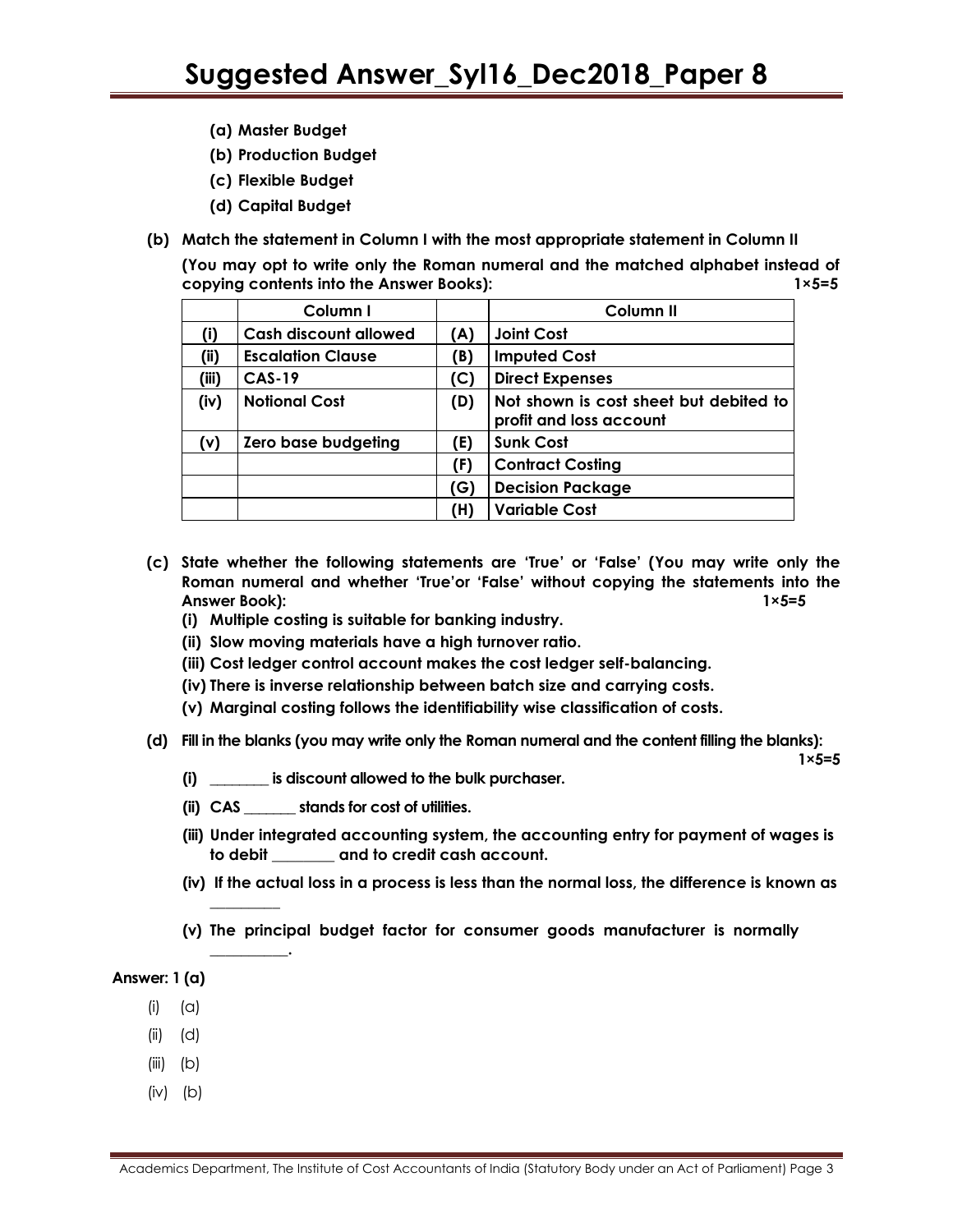- (v) (b)
- (vi) (c)
- (vii) (c)
- $(viii)$   $(c)$
- $(ix)$   $(b)$
- (x) (d)

# **Answer: 1 (b)**

|       | Column I                 |     | Column II                                                         |
|-------|--------------------------|-----|-------------------------------------------------------------------|
| (i)   | Cash discount allowed    | (D) | Not shown in cost sheet but debited to<br>profit and loss account |
| (iii) | <b>Escalation Clause</b> | (F  | <b>Contract Costing</b>                                           |
| (iii) | $CAS-19$                 | 'Al | Joint Cost                                                        |
| (iv)  | <b>Notional Cost</b>     | (B) | <b>Imputed Cost</b>                                               |
|       | Zero base budgeting      | G   | <b>Decision Package</b>                                           |

# **Answer: 1 (c)**

- (i) False
- (ii) False
- (iii) True
- (iv) False
- (v) False

# **Answer: 1 (d)**

- (i) Quantity Discount/ Trade Discount/ Cash Discount
- (ii)  $CAS 8$
- (iii) Wages Control Account
- (iv) Abnormal gain/Abnormal Profit
- (v) Sales Demand/Market Demand / Lack of Demand

### **Section - B**

### **Answer any five questions from question numbers 2 to 8.** Each question carries 15 marks. 15×5=75

**2. (a) ZEDYAAH TUBES LTD. manufactures a special product, which requires ZEDY. The following particulars were collected for the year 2017-18:**

| (i)   | Monthly demand of Zedy   |           | 7500 units         |
|-------|--------------------------|-----------|--------------------|
| (ii)  | Cost of placing an order | $\bullet$ | <b>Rs.500</b>      |
| (iii) | Re-order period          |           | 5 to 8 weeks       |
| (iv)  | Cost per unit            |           | <b>Rs.60</b>       |
| (v)   | Carrying cost % p.a.     |           | 10%                |
| (vi)  | Normal usage             |           | 500 units per week |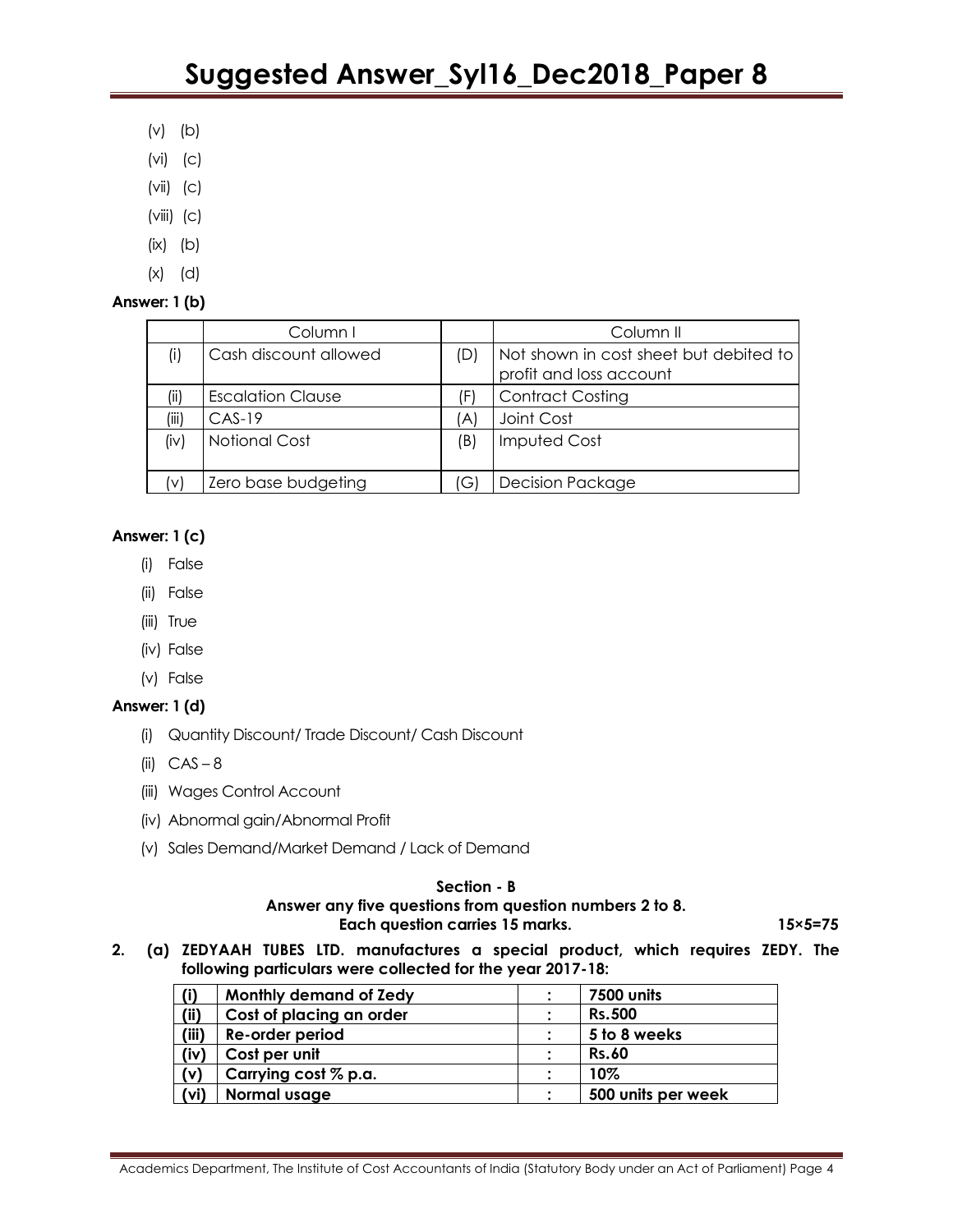| (vii)   Minimum usage | 250 units per week |
|-----------------------|--------------------|
| (viii) Maximum usage  | 750 units per week |

#### **Required:**

 **Calculate the following:** 

- **(i) Re-order quantity**
- **(ii) Re-order level**
- **(iii) Minimum stock level**
- **(iv) Maximum stock level**
- **(v) Average stock level 7**
- **(b) SONAX LTD. has three Production Departments and two Service Departments. The overhead distribution sheet showed the following totals:**

| <b>Production Departments:</b> |        |
|--------------------------------|--------|
|                                | 25,000 |
|                                | 31,000 |
| C                              | 28,000 |
| <b>Service Departments:</b>    |        |
|                                | 8,000  |
|                                | 13,900 |

### **Required:**

**Using the following bases of apportionment, distribute the cost of service departments under Simultaneous Equation Method:**

| Department S | 30% | 20% | 40% |     | 10%                      |
|--------------|-----|-----|-----|-----|--------------------------|
| Department T | 40% | 15% | 25% | 20% | $\overline{\phantom{a}}$ |

### **Answer: 2 (a)**

| (i)   | <b>Re-order Quantity</b> |            | 12AO<br>$\sqrt{\frac{2 \times 7,500 \times 12 \times 500}{60 \times 10\%}}$ = 3,873 units.                                            |
|-------|--------------------------|------------|---------------------------------------------------------------------------------------------------------------------------------------|
| (ii)  | Re-order Level           | $=$<br>$=$ | Maximum Re-order Period x Maximum Usage<br>8 weeks $\times$ 750 unite per week = 6,000 units                                          |
| (iii) | Minimum Stock Level      | $=$<br>=   | Re-order Level - {Normal Usage × Normal Re-<br>order Period}<br>6,000 - $(500 \times 6.5) = 2,750$ units                              |
| (iv)  | Maximum Stock Level      | $=$<br>$=$ | Re-order Level + Re-order<br>Quantity<br>(Minimum Usage × Minimum Re-order Period)<br>$6,000 + 3,873 - (250 \times 5) = 8,623$ units. |
| (v)   | Average Stock Level      | $=$        | $\frac{1}{2}$ (Minimum Stock Level + Maximum Stock<br>Level)<br>$\frac{1}{2}$ (2,750 + 8,623) = 5,687 units.                          |
|       |                          |            | OR<br>Minimum Level + $\frac{1}{6}$ Re-order Quantity =<br>$2,750 + 1,937 = 4,687$ units                                              |

**8**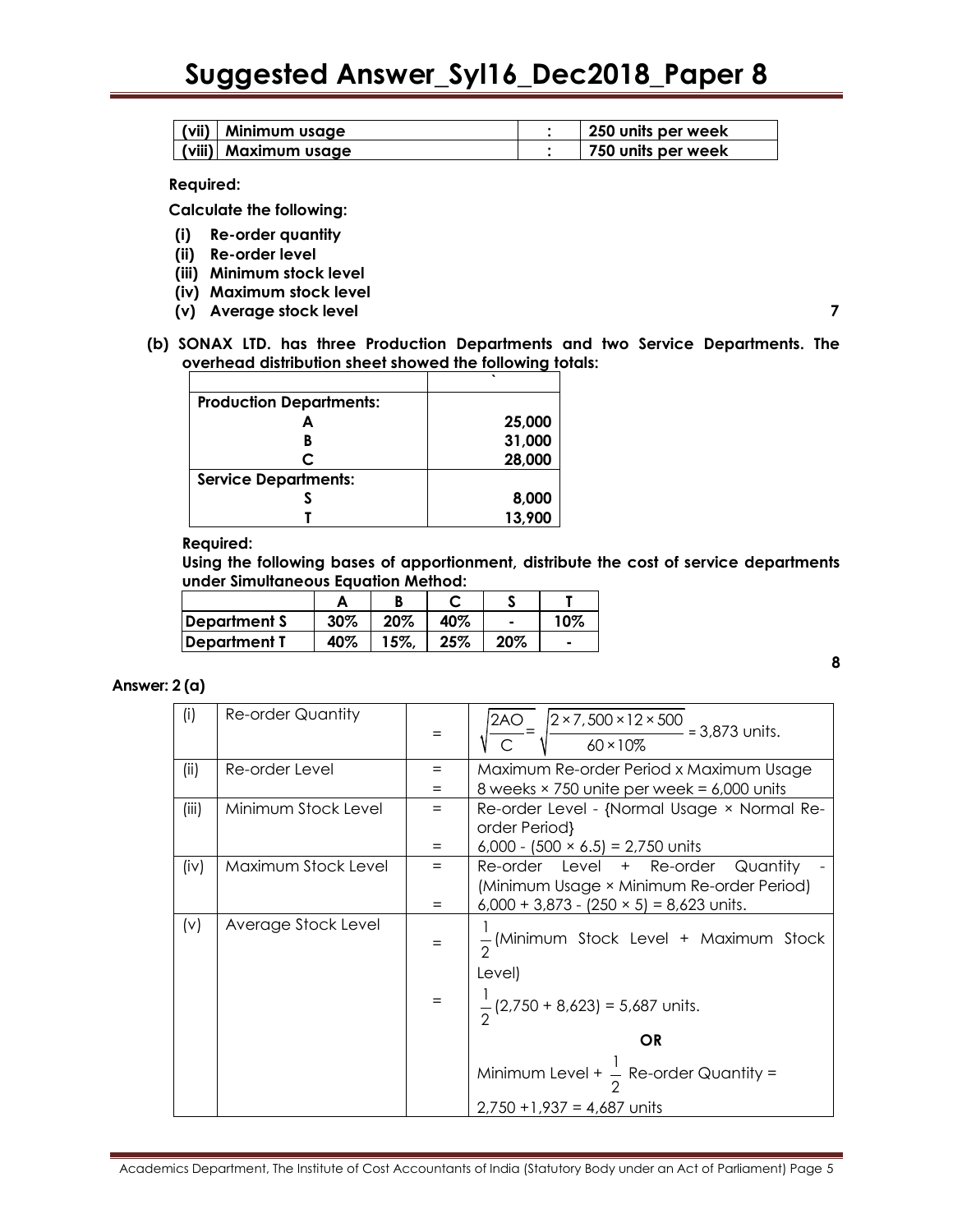# **Answer: 2 (b)**

Let x be the expense of Department S and y be the expense of Department T

Then 
$$
x = \text{Rs. } 8,000 + \frac{1}{5}
$$
 th of y (20% of y)

$$
Y = \text{Rs.}3,900 + \frac{1}{10} \text{ th of x}
$$

Putting the value of x, we get:

y = Rs.13,900 + 
$$
\frac{1}{10}
$$
 of (8,000 +  $\frac{1}{5}$  of y)

Or, 
$$
y = Rs.13,900 + Rs.800 + \frac{1}{50}y
$$

Or, 
$$
y = \text{Rs.14,700} + \frac{1}{50}y
$$
, or 50 y = 7,35,000 + y

Or, 50y - y = Rs. 7,35,000 or, y =Rs. 
$$
\frac{7,35,000}{49}
$$
 = Rs. 15,000

Putting the value of y we get

x = Rs 8,000 + 
$$
\frac{1}{5}
$$
th of y, or, x = Rs. 8,000 +  $\frac{1}{5}$  of Rs. 15,000

or, 
$$
x = Rs.8,000 + Rs.3,000
$$
, or  $x = Rs.11,000$ 

$$
Total expenses of Dept. S = Rs.11,000
$$

Total expenses of Dept.  $I = Rs.15,000$ 

# **Overhead Distribution Summary**

| <b>Particulars</b>                                          | A      | B      | C      |           |           |
|-------------------------------------------------------------|--------|--------|--------|-----------|-----------|
|                                                             | Rs.    | Rs.    | Rs.    | Rs.       | Rs.       |
| Total as per                                                |        |        |        |           |           |
| <b>Primary Distribution</b>                                 | 25,000 | 31,000 | 28,000 | 8,000     | 13,900    |
| Distribution of Expenses of Dept. S in the<br>ratio 3:2:4:1 | 3,300  | 2,200  | 4,400  | $-11,000$ | 1,100     |
| Distribution of Expenses of<br>Dept. T in the ratio 8:3:5:4 | 6,000  | 2,250  | 3,750  | 3,000     | $-15,000$ |
|                                                             | 34,300 | 35,45C | 36,150 |           |           |

# **3. (a) What are the various types of materials included in the Material Cost as dealt with by CAS-6 relating to Cost Accounting Standard on Material Cost?**

 **State the objective and scope of the Standard. 6**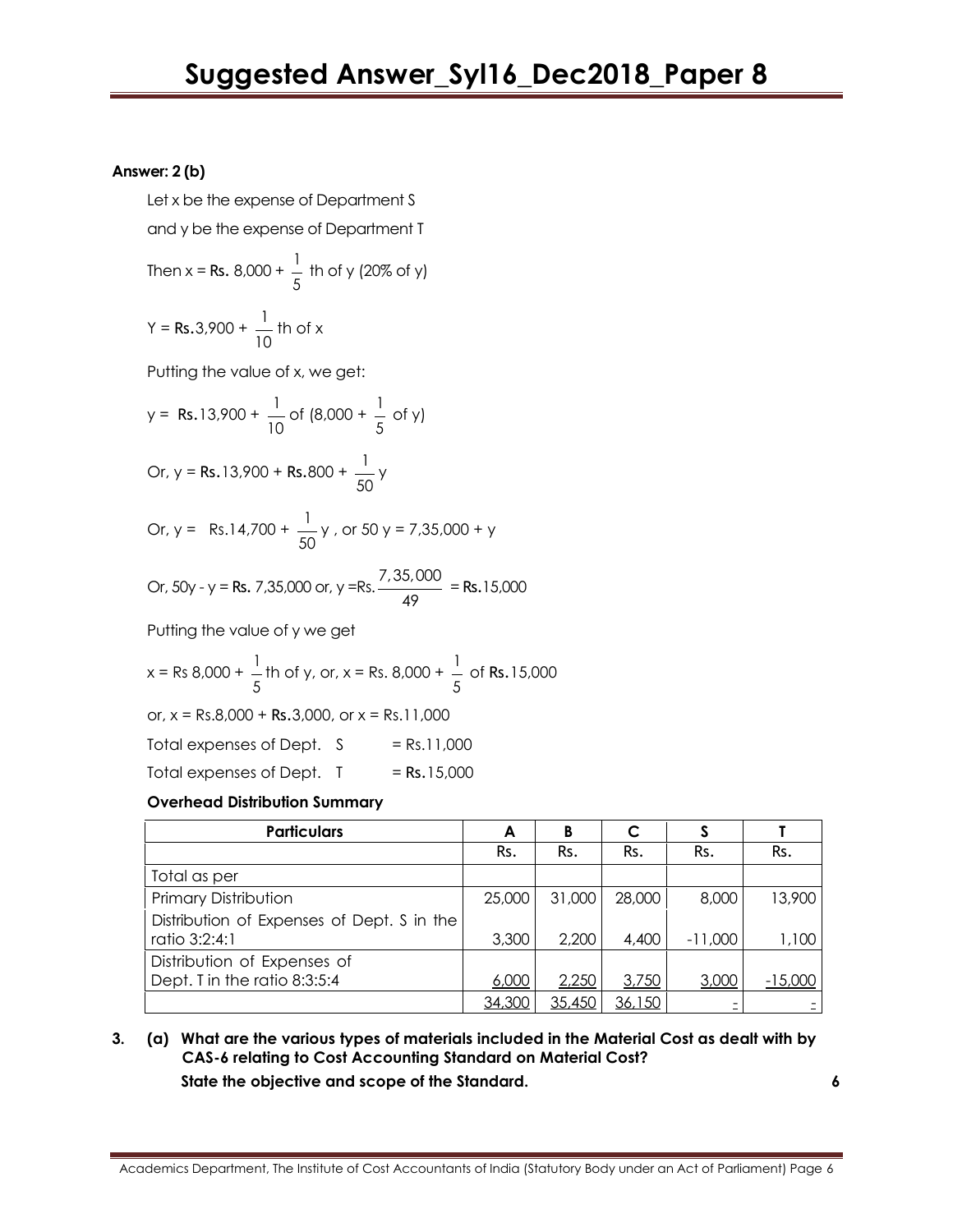- **(b) The following information is available from the financial books of PQR Ltd. having a normal production capacity of 60000 units for the year ended 31st March, 2018:**
	- **(i) Sales Rs.10,00,000 (50000 units)**
	- **(ii) There was no opening and closing stock of finished units.**
	- **(iii) Direct material and direct wages costs were Rs.5,00,000 and Rs.2,50,000 respectively.**
	- **(iv) Actual factory expenses were Rs.1,50,000 of which 60% are fixed.**
	- **(v) Actual administrative expenses were `Rs.45,000 which are completely fixed.**
	- **(vi) Actual selling and distribution expenses were Rs.30,000 of which 40% are fixed.**
	- **(vii) Interest and dividends received Rs.15,000**

 **You are required to**

- **(A) find out profit as per financial books for the year ended 31st March, 2018.**
- **(B) prepare the cost sheet and ascertain the profit as per cost accounts for the year ended 31st March, 2018 assuming that the indirect expenses are absorbed on the basis of normal production capacity.**
- **(C) prepare a statement reconciling profits shown by financial and cost books. 9**

### **Answer: 3 (a)**

### **CAS-6: Cost Accounting Standard on Material Cost [Limited Revision 2017]**

**This standard** deals with principles and methods of determining the Material Cost. Material for the purpose of this standard includes Raw Materials, Process Materials, Additives, manufactured / bought out Components, Sub-assemblies, Accessories, Semi-finished Goods, Consumable Stores, Spares and other indirect Materials.

This standard deals with the principles and methods of classification, measurement and assignment of Material Cost, for determination of the Cost of Product or Service, and the presentation and disclosure in Cost Statements.

### **Objective**

The objective of this standard is to bring uniformity and consistency in the principles and methods of determining the Material Cost with reasonable accuracy.

### **Scope**

This standard should be applied to Cost Statements which require classification, measurement, assignment, presentation and disclosure of Material Costs including those requiring attestation.

# **Answer: 3 (b)**

### **(a) Profit and Loss Account for the year ended 31st March, 2018**

| <b>Particulars</b>                 | Rs.      | <b>Particulars</b>                   | Rs.               |
|------------------------------------|----------|--------------------------------------|-------------------|
| <b>To Direct Materials</b>         |          | 5,00,000 By Sales (50,000 units)     | 10,00,000         |
| To Direct Wages                    |          | 2,50,000   By Interest and Dividends | 15,000            |
| To Factory Expenses                | 1,50,000 |                                      |                   |
| To Administration Expenses         | 45,000   |                                      |                   |
| To Selling & Distribution Expenses | 30,000   |                                      |                   |
| To Profit                          | 40,000   |                                      |                   |
|                                    | 0,15,000 |                                      | <u> 10,15,000</u> |

### **(b) Cost Sheet for the year ended 31st March, 2018**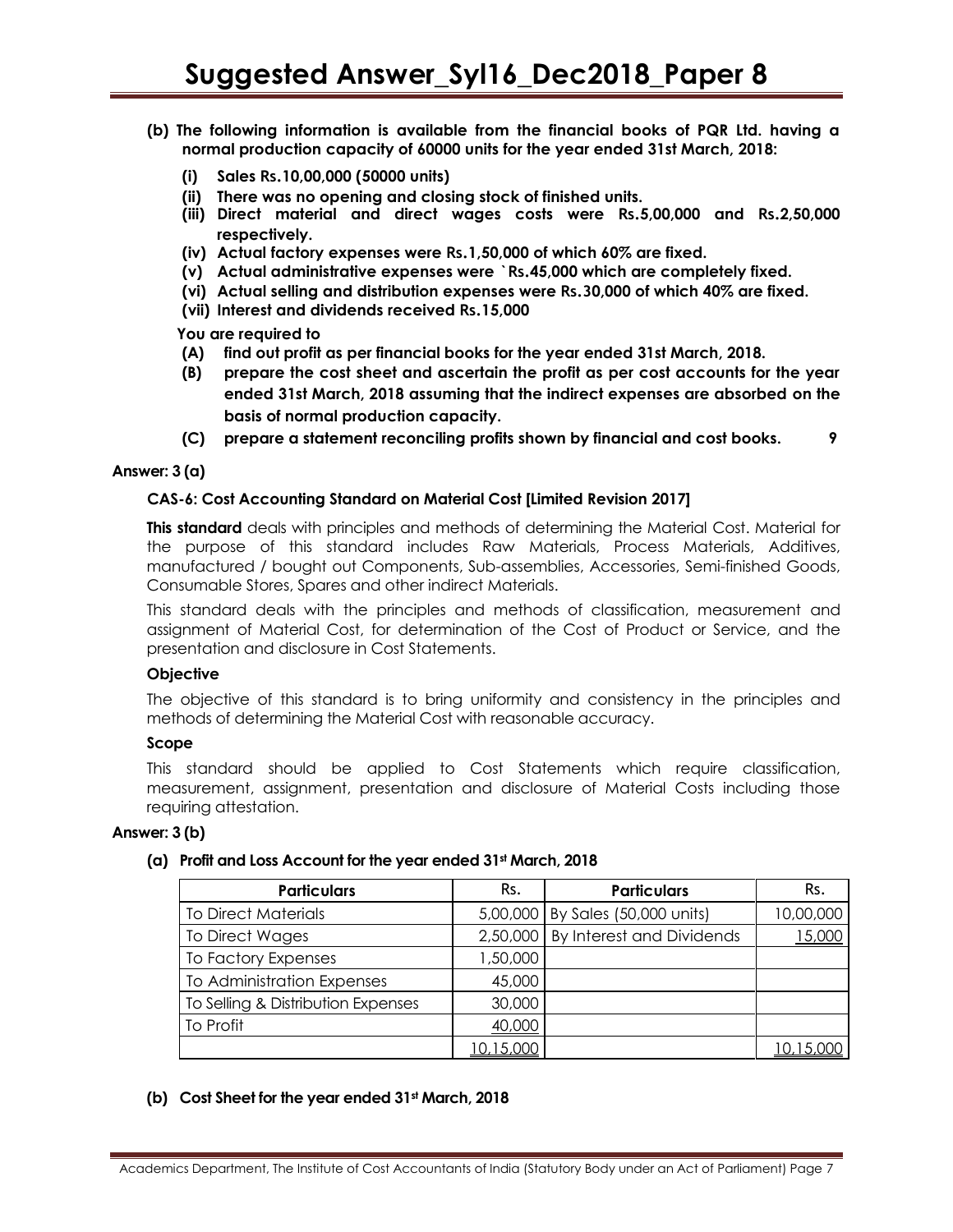|                                                            | Rs.    | Rs.      |
|------------------------------------------------------------|--------|----------|
| Direct Material                                            |        | 5,00,000 |
| Direct Wages                                               |        | 2,50,000 |
| <b>Prime Cost</b>                                          |        | 7,50,000 |
| <b>Factory Expenses:</b>                                   |        |          |
| Variable                                                   | 60,000 |          |
| $(Rs.90,000 \times 5/6)$<br>Fixed                          | 75,000 | 1,35,000 |
| <b>Works Cost</b>                                          |        | 8,85,000 |
| $(Rs.45,000 \times 5/6)$<br><b>Administration Expenses</b> |        | 37,500   |
| <b>Cost of Production</b>                                  |        | 9,22,500 |
| Selling & Distribution Expenses:                           |        |          |
| Variable                                                   | 18,000 |          |
| $(Rs.12,000 \times 5/6)$<br>Fixed                          | 10,000 | 28,000   |
| <b>Cost of Sales</b>                                       |        | 9,50,500 |
| Profit                                                     |        | 49,500   |
| Sales                                                      |        | ,00,000  |

### **(c) Reconciliation Statement**

|                                                                                                                                                                                                                                                                                 | Rs.                      | Rs.    |
|---------------------------------------------------------------------------------------------------------------------------------------------------------------------------------------------------------------------------------------------------------------------------------|--------------------------|--------|
| <b>Profit as per Cost Accounts</b>                                                                                                                                                                                                                                              |                          | 49,500 |
| Add: Interest and Dividends received only credited in Financial<br>Accounts                                                                                                                                                                                                     |                          | 15,000 |
|                                                                                                                                                                                                                                                                                 |                          | 64,500 |
| Less:<br>Factory expenses under-charged in Cost Accounts<br>$(Rs.1,50,000 - Rs.1,35,000)$<br>Administrative expenses under-charged in Cost<br>Accounts (Rs.45,000 - Rs.37,500)<br>Selling and Distribution Expenses under-charged in Cost<br>Accounts (Rs. 30,000 - Rs. 28,000) | 15,000<br>7,500<br>2,000 | 24,500 |
| <b>Profit as per Financial Accounts</b>                                                                                                                                                                                                                                         |                          |        |

**4. (a) Z Ltd., manufactured and sold 200 typewriters in the year 2017. Its summarised Trading and Profit & Loss Account for the year 2017 is as follows:**

|                                     |          |                     | <b>Total Output (in units) 200</b> |
|-------------------------------------|----------|---------------------|------------------------------------|
| <b>Particulars</b>                  | Rs.      | <b>Particulars</b>  | Rs.                                |
| <b>To Cost of Material consumed</b> | 1,20,000 | <b>By Sales</b>     | 6,00,000                           |
| <b>To Direct Wages</b>              | 1,80,000 |                     |                                    |
| <b>To Manufacturing Charges</b>     | 75,000   |                     |                                    |
| To Gross Profit c/d                 | 2,25,000 |                     |                                    |
|                                     | 6,00,000 |                     | 6,00,000                           |
| <b>To Management Expenses</b>       | 90,000   | By Gross Profit b/d | 2,25,000                           |
| <b>To General Expenses</b>          | 30,000   |                     |                                    |

Academics Department, The Institute of Cost Accountants of India (Statutory Body under an Act of Parliament) Page 8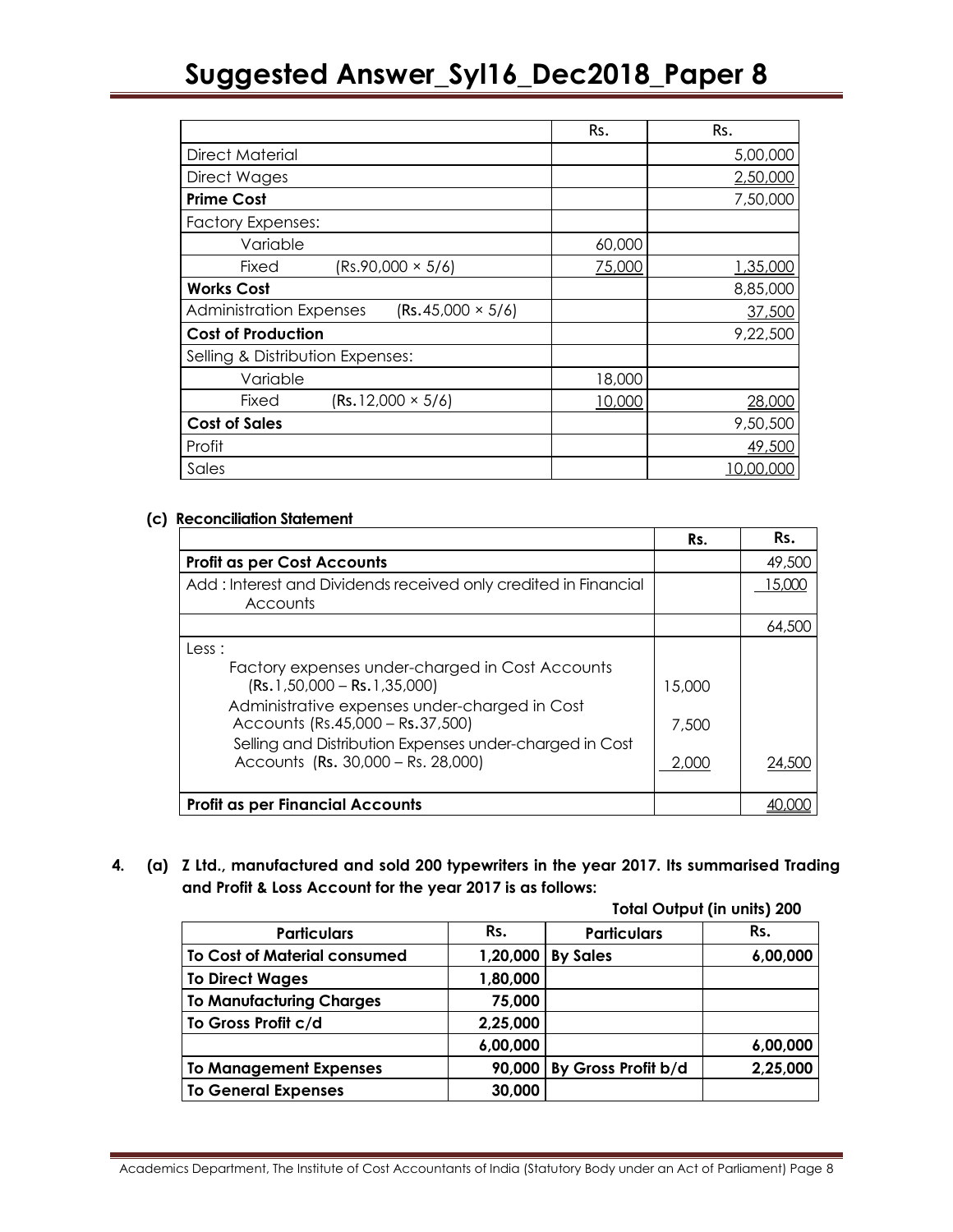| <b>To Rent, Rates &amp; Taxes</b> | 15,000   |          |
|-----------------------------------|----------|----------|
| <b>To Selling Expenses</b>        | 45,000   |          |
| <b>To Net Profit</b>              | 45,000   |          |
|                                   | 2,25,000 | 2,25,000 |

**For the year 2018, it is estimated that**

- **(i) The output and sales will be 300 typewriters.**
- **(ii) Price of material will rise by 25% compared to previous year level.**
- **(iii) Wages per unit will rise by 10%.**
- **(iv) Manufacturing charges will increase in proportion to the combined cost of material and wages**
- **(v) Selling expenses per unit will remain unchanged.**

 **Other expenses will remain unaffected by the rise in output.**

#### **Required:**

**Prepare a Cost Sheet showing the cost at which typewriters will be manufactured in 2018 and give price at which it should by marketed so as to show profit of 10% on selling price. 8**

**(b) The following details are extracted from the costing records of EVINIE LTD., an oil mill for the year ended 31st March, 2018. Purchased 2000 tons of copra for Rs.1,00,000 and other expenses were as under:** 

|                          | Crushing (Rs.) | Refining (Rs.) | Finishing (Rs.) |
|--------------------------|----------------|----------------|-----------------|
| <b>Cost of Labour</b>    | 10,000         | 6,000          | 4,000           |
| <b>Sundry Material</b>   | 4,000          | 3,000          | 2,000           |
| <b>Electric Power</b>    | 3,000          | 2,000          | 1,600           |
| <b>Steam</b>             | 2,000          | 2,000          | 1,500           |
| <b>Repair of Machine</b> | 2,000          | 1,000          | 500             |
| <b>Cost of Casks</b>     |                |                | 7,500           |

**Factory Expenses were Rs.10,000 to be apportioned on the basis of wages. 1700 tons of crude oil was produced; 1540 tons of oil was refined and finally 1500 tons of oil was finished for delivery. Realised Rs.2,000 from sale of sacks; Rs.5,000 by sale of 250 tons of copra residue and Rs.5,100 by sale of 120 tons of by-products in refining process.**

**Prepare Process Accounts for the year ending on 31st March, 2018. 7**

**Answer: 4 (a)**

| <b>Particulars</b>                                | <b>Total Cost Rs.</b> | Cost per unit Rs. |
|---------------------------------------------------|-----------------------|-------------------|
| <b>Direct Material</b>                            | 1,20,000              | 600               |
| Direct Labour                                     | 1,80,000              | 900               |
| <b>Prime Cost</b>                                 | 3,00,000              | 1,500             |
| <b>Add:</b> Factory Overhead (Manufacturing exp.) | 75,000                | 375               |
| <b>Factory Cost</b>                               | 3,75,000              | 1,875             |
| Add: Office Overhead:                             |                       |                   |
| Management Expenses<br>90,000                     |                       |                   |
| <b>General Expenses</b><br>30,000                 |                       |                   |
| Rent, Rates & Taxes<br>15,000                     | 35.000, 1.35          |                   |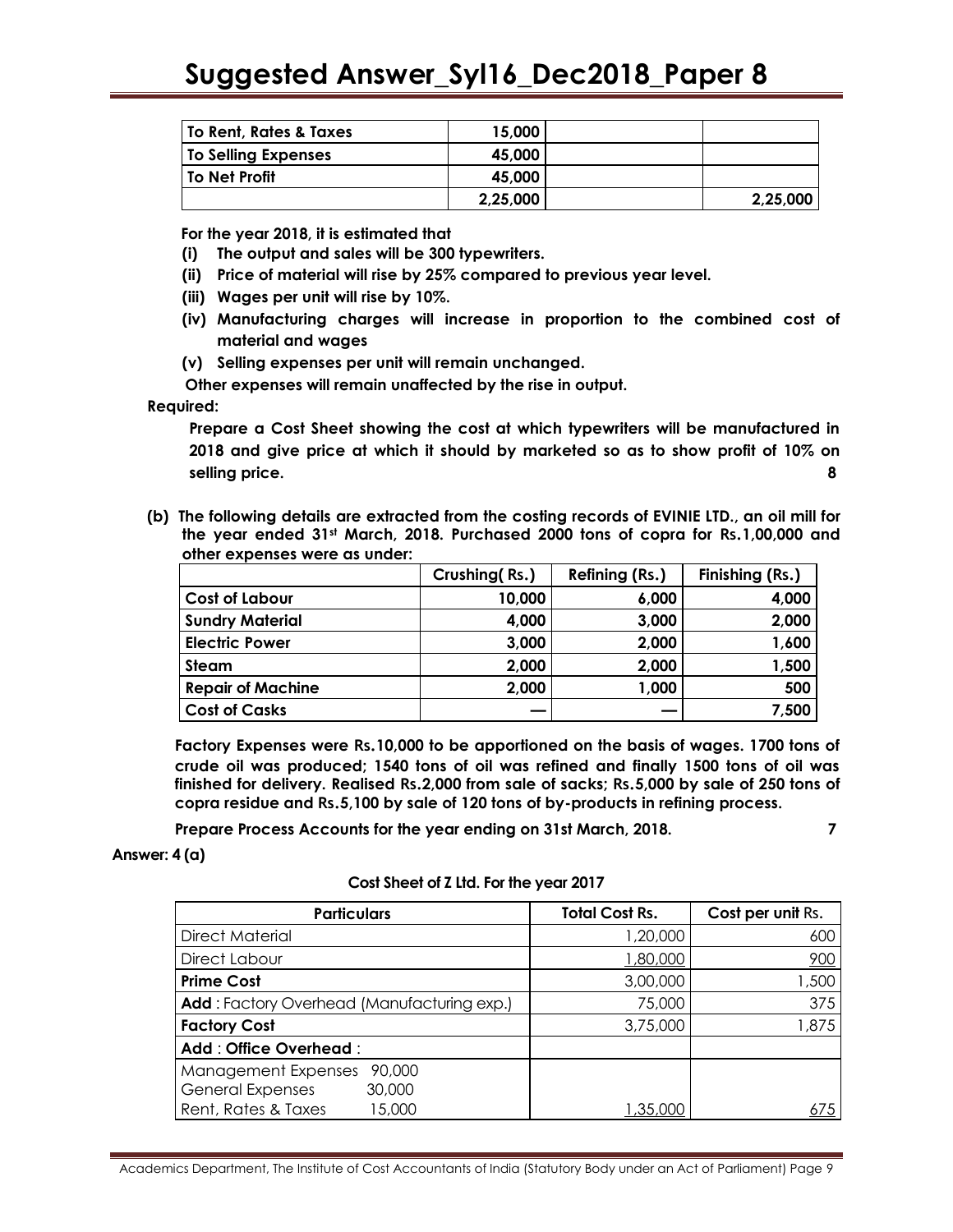| <b>Cost of Production</b>                   | 5,10,000 | 2,550      |
|---------------------------------------------|----------|------------|
| <b>Add:</b> Selling & Distribution Expenses | 45,000   | <u>225</u> |
| <b>Total Cost</b>                           | 5,55,000 | 2.775      |
| Profit                                      | 45,000   | 225        |
| <b>Selling Price</b>                        | 6.00.000 |            |

| <b>Estimate for the year 2018:</b>                                                         | Rs.            |
|--------------------------------------------------------------------------------------------|----------------|
| 1. Material Cost per Unit:                                                                 | 600            |
| Add: Expected increase in Price of Material in 2018                                        |                |
| (It is 25% compared to year 2017)                                                          | 150            |
| Expected price of material per unit                                                        | 750            |
| 2. Wages per unit                                                                          | 900            |
| Add: Expected increase @ 10%                                                               | $\frac{90}{2}$ |
| Expected Wages per Unit                                                                    | 990            |
| 3. Manufacturing charges are Rs.375 per Unit and total of Material and                     |                |
| Labour cost is Rs.1,500 per Unit so percentage of manufacturing                            |                |
| expenses to combined Cost of Material and Wages is as follows:                             |                |
| Manufacturing Expenses<br>x100                                                             |                |
| Material Cost + Labour Cost                                                                |                |
| $=\frac{375}{100} \times 100 = 25\%$                                                       |                |
| 1.500                                                                                      |                |
| Manufacturing expenses are 25% of combined Cost of Material and Wages:<br>25% of Rs. 1,740 |                |
|                                                                                            |                |

To ascertain the Selling Price to be quoted in the year 2018 the estimated cost sheet for the year 2018 will be prepared as follows:

# **Estimated Cost Sheet for the year 2018**

### **Production = 300 Units**

| <b>Particulars</b>                                 | <b>Total Cost</b><br>Rs. | Cost per unit<br>Rs. |
|----------------------------------------------------|--------------------------|----------------------|
| Direct Material                                    | 2,25,000                 | 750.00               |
| Direct Labour                                      | 2,97,000                 | 990.00               |
| <b>Prime Cost</b><br><b>Factory Overhead</b>       | 5,22,000                 | 1,740.00             |
| (25% of Cost of Material & Wages)                  | 1,30,500                 | 435.00               |
| <b>Factory Cost</b>                                | 6,52,000                 | 2,175.00             |
| <b>Office Overhead</b>                             | 1,35,000                 | 450.00               |
| Cost of Production                                 | 7,87,500                 | 2,625.00             |
| Selling & Distribution Overhead (300 × Rs.225)     | 67,500                   | 225.00               |
| <b>Total Cost</b>                                  | 8,55,000                 | 2,850.00             |
| Profit (10% of Selling Price or 1/9 of Total Cost) | 95,000                   | 316.67               |
| Selling Price                                      | 9,50,000                 | 3.166.67             |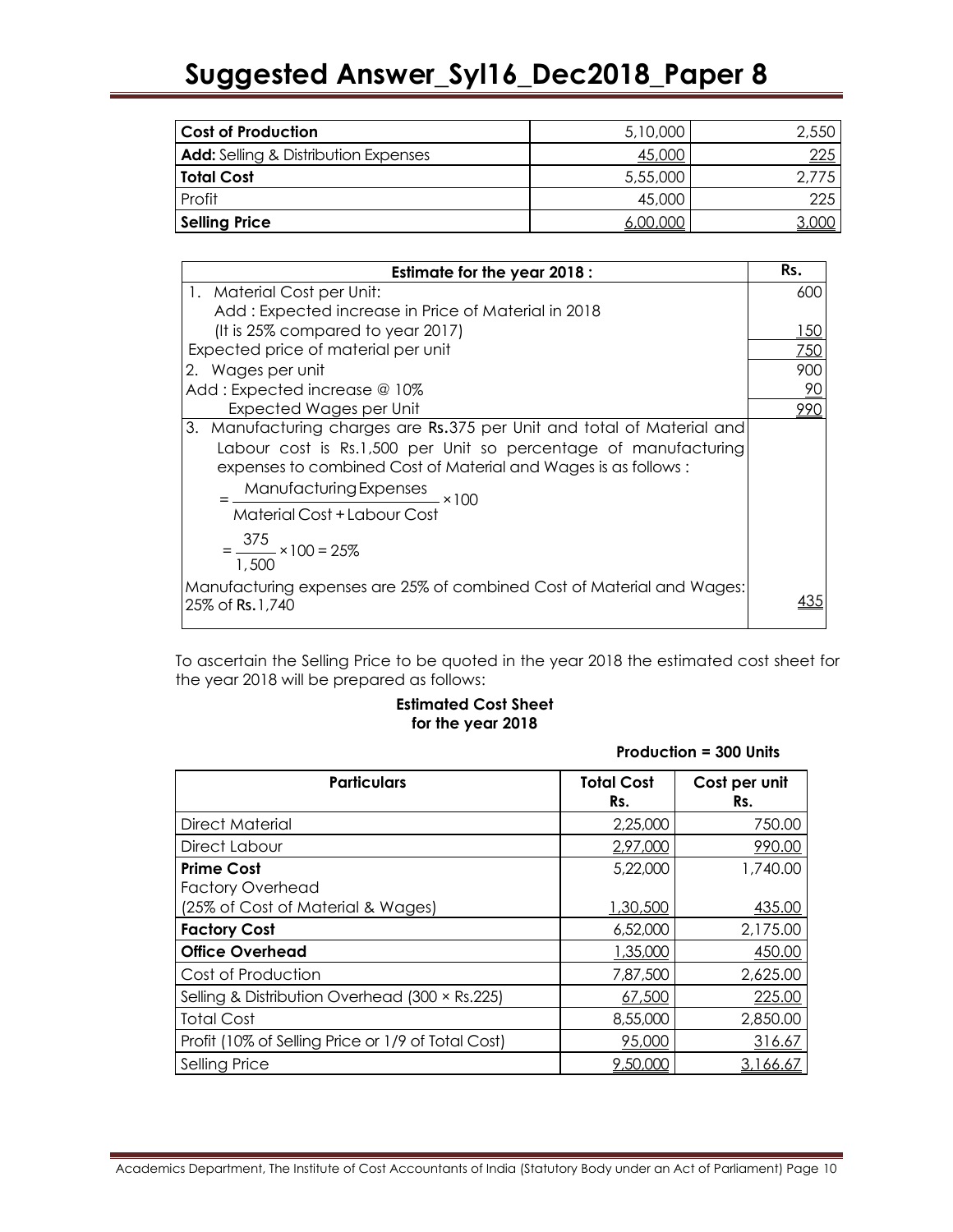# **ALETRNATIVE**

An alternative answer with volume multiplier can simplify the solution as follows

| <b>PARTICULARS</b>                               | Amount in Rs.      | Cost Per Unit Rs. |
|--------------------------------------------------|--------------------|-------------------|
| Direct materials (1,20,000*1.5*1.25)             | 2,25,000           | 750               |
| Direct Labour (1,80,000*1.5*1.1)                 | 2,97,000           | 990               |
| <b>Prime Cost</b>                                | 5,22,000           | 1,740             |
| Manufacturing Charges (75,000/3,00,000)*5,22,000 | 1,30,500           | 435               |
| <b>Factory Cost</b>                              | 6,52,500           | 2,175             |
| Office Overheads:                                |                    |                   |
| 90,000<br><b>Management Expenses</b>             |                    |                   |
| <b>General Expenses</b><br>30,000                |                    |                   |
| Rent, Rates & Taxes<br>15,000                    | 1,35,000           | 450               |
| <b>Cost of Production</b>                        | 7,87,500           | 2,625             |
| Selling Expenses (45,000*1.5)                    | 67,500             | 225               |
| <b>Total Cost</b>                                | 8,55,000           | 2,850             |
| Profit (1/9 of 8,55,000)                         | 95,000             | 317               |
| <b>Sales</b>                                     | 9,50,000           | 3,167             |
| Selling price per typewriter (9,50,000/300)      | 3,166.67 r/o 3,167 |                   |

Note: Volume multiple is 300/200 =1.5 times

### **Answer: 4 (b)**

### **Crushing Process Account**

| <b>Particulars</b>         | Tons  | Amount<br>Rs. | <b>Particulars</b>                         | Tons  | Amount<br>Rs. |
|----------------------------|-------|---------------|--------------------------------------------|-------|---------------|
| To Copra                   | 2,000 | 1,00,000      | <b>By Copra Sacks</b>                      |       | 2,000         |
| To Labour                  |       | 10,000        | <b>By Copra Residue</b>                    | 250   | 5,000         |
| <b>To Sundry Materials</b> |       | 4,000         | By Loss in Crushing<br>(Balancing Figure)  | 50    |               |
| To Electric Power          |       | 3,000         | By Transfer to Refining @<br>Rs.70 per ton | 1,700 | 1,19,000      |
| To Steam                   |       | 2,000         |                                            |       |               |
| To Repairs of Machines     |       | 2,000         |                                            |       |               |
| To Factory Expenses*       |       | 5,000         |                                            |       |               |
|                            | 2,000 | ,26,000       |                                            | 2.000 | ,26,000       |

### **Refining Process Account**

| <b>Particulars</b>      | Tons  | Amount | <b>Particulars</b>                                            | Tons | Amount<br>Rs. |
|-------------------------|-------|--------|---------------------------------------------------------------|------|---------------|
| To Crushing Process a/c | 1,700 |        | 1,19,000 By Sale of By Products                               | 120  | 5,100         |
| To Labour               |       |        | 6,000 By Loss in Refining Process<br><b>Balancing Figure)</b> | 40   |               |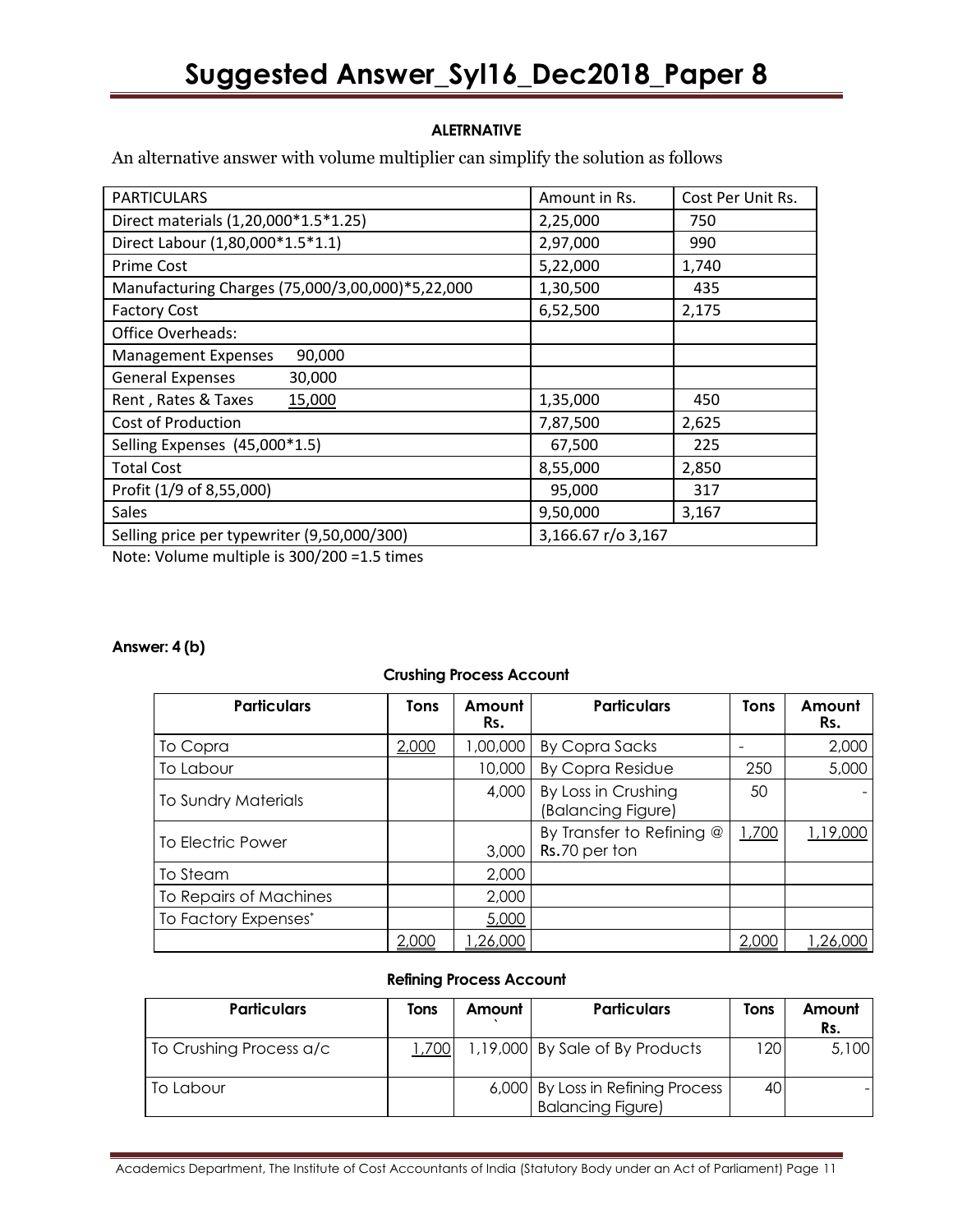| <b>To Sundry Materials</b> |        | 3,000   |                                |       |          |
|----------------------------|--------|---------|--------------------------------|-------|----------|
| To Electric Power          |        |         | 2,000 By Transfer to Finishing |       |          |
|                            |        |         | Process @ Rs. 85 per ton       | 1,540 | 1,30,900 |
| To Steam                   |        | 2,000   |                                |       |          |
| To Repairs of Machines     |        | 1,000   |                                |       |          |
|                            |        |         |                                |       |          |
| To Factory Expenses*       |        | 3,000   |                                |       |          |
|                            | 700, ا | ,36,000 |                                | ,700  | ,36,000  |

### **Finishing Process Account**

| <b>Particulars</b>                       | Tons  | Amount<br>Rs. | <b>Particulars</b>                                                                        | <b>Tons</b> | Amount<br>Rs. |
|------------------------------------------|-------|---------------|-------------------------------------------------------------------------------------------|-------------|---------------|
| To Refining Process a/c                  | 1,540 | 1,30,900      | By Loss in Finishing<br><b>Balancing Figure)</b>                                          | 40          |               |
| To Labour                                |       | 4,000         | By Cost of Production<br>Transferred to Finished Oil<br>$a/c \n\mathcal{Q}$ Rs.95 per ton | 1,500       | 1,42,500      |
| <b>To Sundry Materials</b>               |       | 2,000         |                                                                                           |             |               |
| To Electric Power                        |       | 1,600         |                                                                                           |             |               |
| To Steam                                 |       | 1,500         |                                                                                           |             |               |
| To Repairs of Machines                   |       | 500           |                                                                                           |             |               |
| To Factory Expenses                      |       | 2,000         |                                                                                           |             |               |
|                                          | 1,540 | 1,42,500      |                                                                                           | 1,540       | 1,42,500      |
| To Cost of Production of<br>Finished Oil | 1,500 | 1,42,500      | By Total Cost @ Rs. 100<br>per Ton                                                        | 1,500       | 1,50,000      |
| To Cost of Casks                         |       | 7,500         |                                                                                           |             |               |
|                                          | 1,500 | ,50,000       |                                                                                           | 1,500       | 1,50,000      |

### **Working Note**:

\*Factory overhead of Rs. 10,000 is apportioned in the ratio of labour cost, i.e. 5:3:2.

**5. (a) GOLDEN TRANSPORT CO. has been given a route 20km. long for running buses. The company has a fleet of 10 buses each costing Rs.60,000 and having a life of 5 years without any scrap value.** 

**The following are estimated expenditure and other details:** 

| (i)               | <b>Insurance charges</b>                            | 3% p. a.          |
|-------------------|-----------------------------------------------------|-------------------|
| (ii)              | Annual tax for each bus                             | Rs.3,000          |
| (iii)             | <b>Total garage charges</b>                         | Rs.4,000 p.m.     |
| (iv)              | Driver's salary for each bus                        | Rs.10,000 p.m.    |
| (v)               | <b>Conductor's salary for each bus</b>              | Rs.7,000 p.m.     |
| (vi)              | Annual repairs to each bus                          | Rs.6,000          |
| (vii)             | Commission to be shared by the driver and conductor |                   |
|                   | equally: 10% of the takings                         |                   |
| (viii)            | <b>Cost of stationary</b>                           | Rs.1,500 p.m.     |
| (ix)              | Manager's salary                                    | Rs.12,000p.m      |
| (x)               | <b>Accountant's salary</b>                          | Rs.9,000 p.m.     |
| (x <sub>i</sub> ) | Petrol and oil                                      | Rs.400 per 100 km |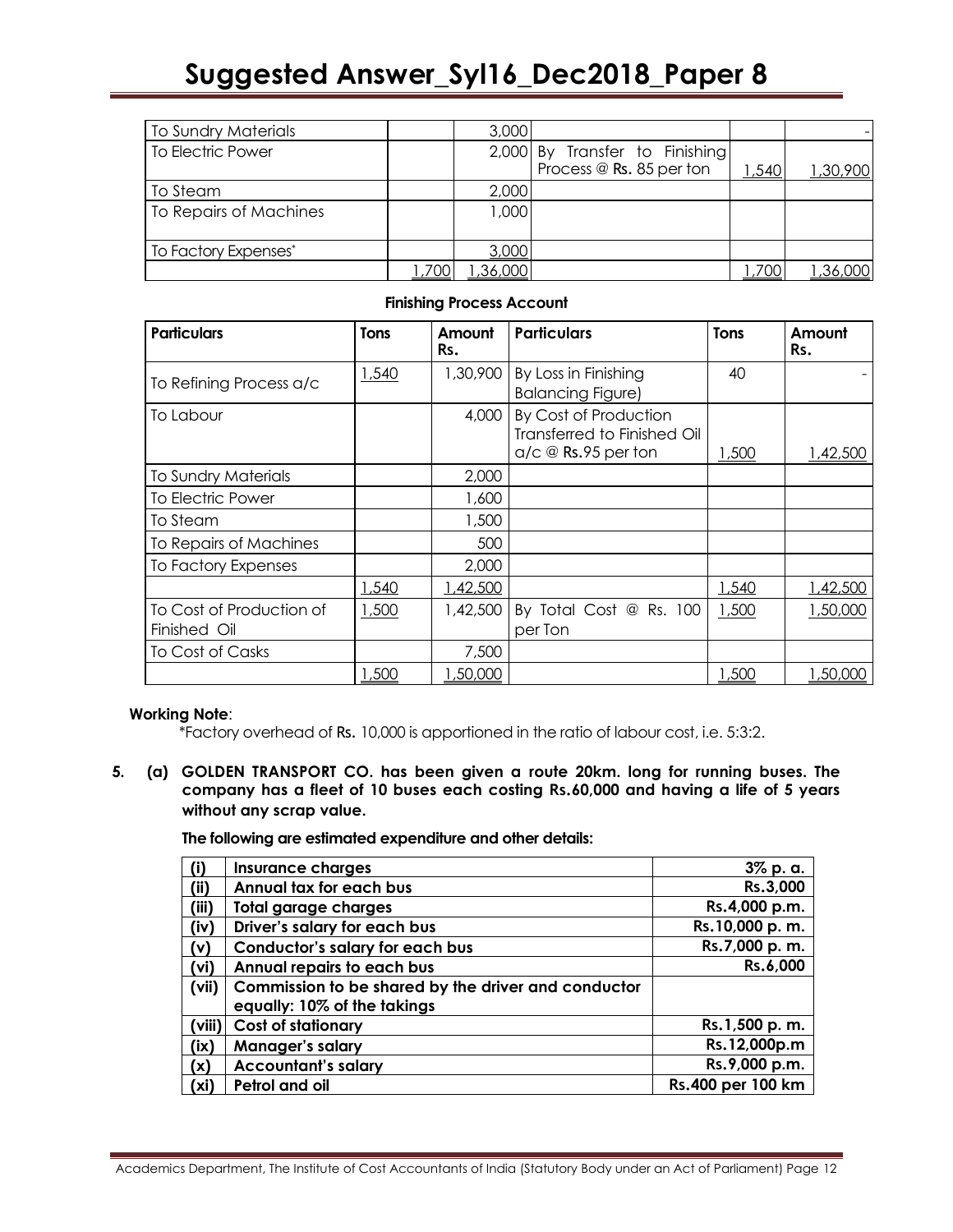**Each bus will make 3 round trips carrying on an average 40 passengers on each trip. The bus will run on an average for 25 days in a month.**

**Assuming 15% profit on takings, Calculate the bus fare to be charged from each passenger. 8**

**(b) OMEGA LTD. undertook a contract for Rs.5,00,000 on 1st January, 2017. The company furnishes the following details for the year ended 31st December, 2017:**

|                                                       | Rs.      |
|-------------------------------------------------------|----------|
| <b>Materials consumed</b>                             | 1,65,000 |
| <b>Direct Expenses</b>                                | 5,000    |
| <b>Wages</b>                                          | 30,000   |
| <b>Materials returned to stores</b>                   | 5,000    |
| <b>Materials stolen from site</b>                     | 10,000   |
| Insurance claim admitted                              | 6,000    |
| Works expenses @ 20% on wages                         |          |
| Office expenses @ 10% on works cost                   |          |
| Materials in hand on 31.12.2017                       | 15,000   |
| Cash received to the extent of 90% of works certified | 2,70,000 |
| Cost of work uncertified                              | 11,000   |

**Plant sent to site costing Rs.60,000 with a scrap value of Rs.10,000 and its useful life is 5 years. The plant was used on the contract for 146 days.**

 **Required:**

**Prepare Contract Account showing therein the cost of materials issued to site and the amount of profit or loss to be transferred to the Profit & Loss Account. 7**

**Answer: 5 (a)**

| <b>Particulars</b>                                                 | Amount<br>Rs. |
|--------------------------------------------------------------------|---------------|
| Insurance (Rs.60,000 $\times$ 3% $\times$ 10/12)<br>1.             | 1,500         |
| Tax (Rs.3,000 $\times$ 10/12)<br>2.                                | 2,500         |
| <b>Total Garage charges</b><br>3.                                  | 4,000         |
| Drivers' salary (Rs. 10,000 $\times$ 10)<br>4.                     | 1,00,000      |
| Conductors' salary (Rs.7,000 $\times$ 10)<br>5.                    | 70,000        |
| Repairs (Rs.6,000 $\times$ 10/12)<br>6.                            | 5,000         |
| Cost of stationary<br>7.                                           | 1,500         |
| Manager's salary<br>8.                                             | 12,000        |
| Accountant's salary<br>9.                                          | 9,000         |
| Depreciation (Rs.60,000 $\times$ 10/5 $\times$ 1/12)<br>10.        | 10,000        |
| Petrol * $(30,000/100) \times 400$<br>11.                          | 1,20,000      |
| Commission of conductor & driver $4,47,333 \times (10/100)$<br>12. | 44,733        |
| 13. Total Cost                                                     | 3,80,233      |
| 14. (+) Profit @ 15% on takings (4,47,333 × 15/100)                | 67.100        |
| 15. Takings **                                                     | 4.47.333      |

 $*10 \times 20 \times 3 \times 2 \times 25 = 30,000$ 

\*\*Let 'X' be the takings

 $X = \text{Rs.}3,35,500 + (10/100 \text{ X}) + (15/100 \text{ X})$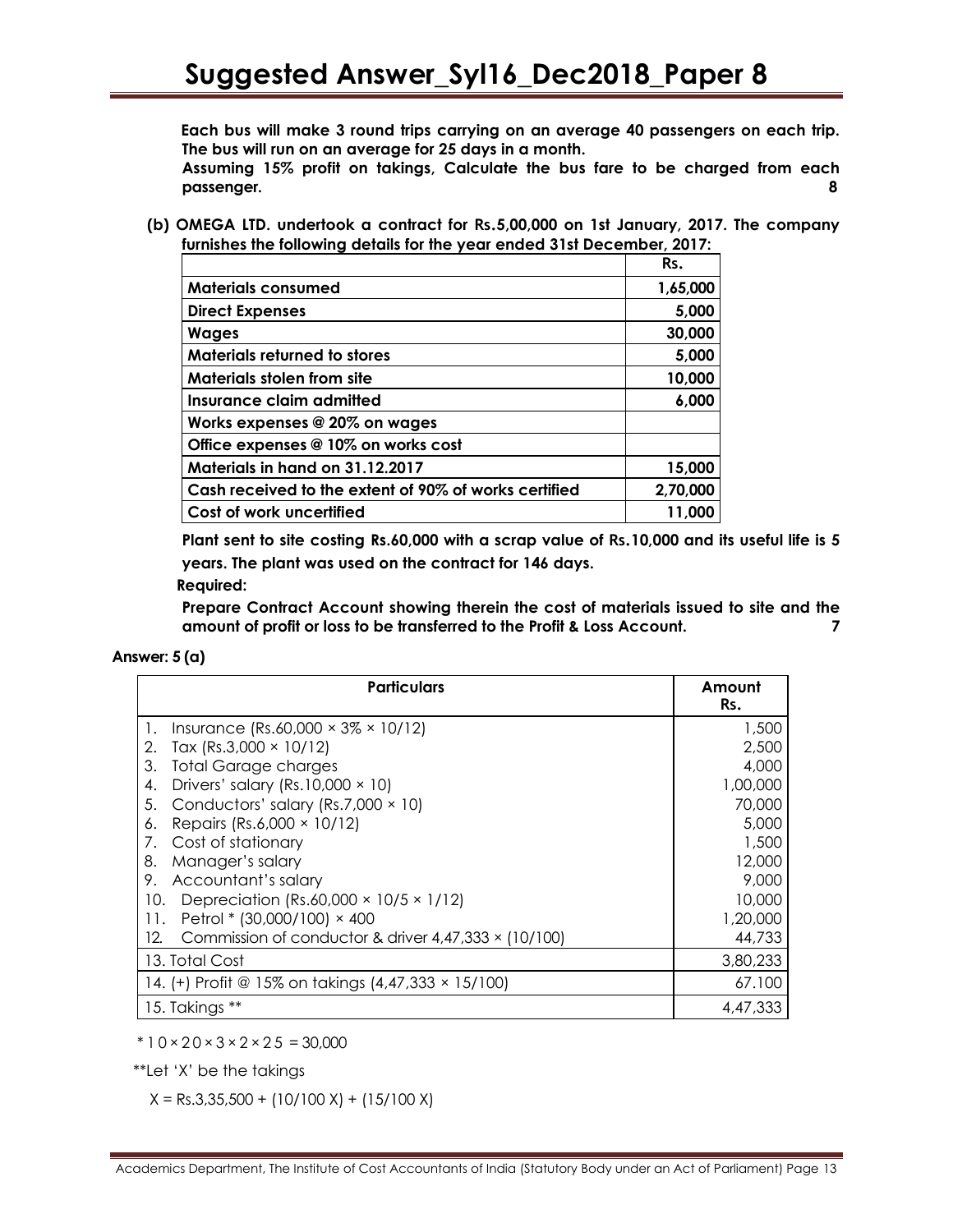$100 X = Rs. 3,35,50,000 + 25X$ 

 $\Rightarrow$  X = Rs. 4,47,333

Fare per passenger Km = Rs.4,47,333 / (30,000 × 40) = Re. 0.3727 say Re.0.37

### **Answer: 5 (b)**

### **Calculation of Cost of Materials issued to site**

|      |                                | Rs.      |
|------|--------------------------------|----------|
|      | Materials consumed             | 1,65,000 |
| Add: | Materials stolen               | 10,000   |
|      | Materials returned to stores   | 5,000    |
|      | Materials in hand (31.12.2017) | 15,000   |
|      |                                |          |

### **Contract Account for the year ended 31st Dec. 2017**

| Dr.                                  |          |                                                                 | Cr.I     |
|--------------------------------------|----------|-----------------------------------------------------------------|----------|
|                                      | Rs.      |                                                                 | Rs.      |
| To Materials issued to site          |          | 1,95,000 By Materials returned<br>tol<br>stores                 | 5,000    |
| To Direct Expenses                   |          | 5,000 By Insurance claim A/c<br>(Loss of Stock)                 | 6,000    |
| To Wages                             |          | 30,000 By Profit and Loss A/c<br>(Stolen Rs. 10,000 - Rs.6,000) | 4,000    |
| To Works Expenses 20% of wages       |          | 6,000 By Materials in hand                                      | 15,000   |
| To Office Expenses 10% of Works Cost |          | 21,000 By Cost of Contract                                      | 2,31,000 |
| (Note 1)                             |          | <b>Balancing Figure)</b>                                        |          |
| To Depreciation on Plant (Note 2)    | 4,000    |                                                                 |          |
|                                      | 2,61,000 |                                                                 | 2,61,000 |
| To Cost of Contract b/d              |          | 2,31,000 By Work in Progress:                                   |          |
| <b>To Notional Profit</b>            |          | 80,000 Work certified                                           | 3,00,000 |
|                                      |          | Work uncertified                                                | 11,000   |
|                                      | 3,11,000 |                                                                 | 3,11,000 |
| To Profit & Loss A/c (Note 3)        |          | 48,000 By Notional Profit                                       | 80,000   |
| To Profit Reserve                    | 32,000   |                                                                 |          |
|                                      | 80,000   |                                                                 | 80,000   |

# **Working Notes:**

### **1. Calculation of works cost**

|                          | Rs.      |
|--------------------------|----------|
| Materials consumed       | 1,65,000 |
| <b>Add: Direct Wages</b> | 30,000   |
| <b>Direct Expenses</b>   |          |
| Prime Cost               | 2,00,000 |
| Add: Works expenses      | 6,000    |
| Deprecation              |          |
|                          |          |

# **2. Calculation of Depreciation on Plant**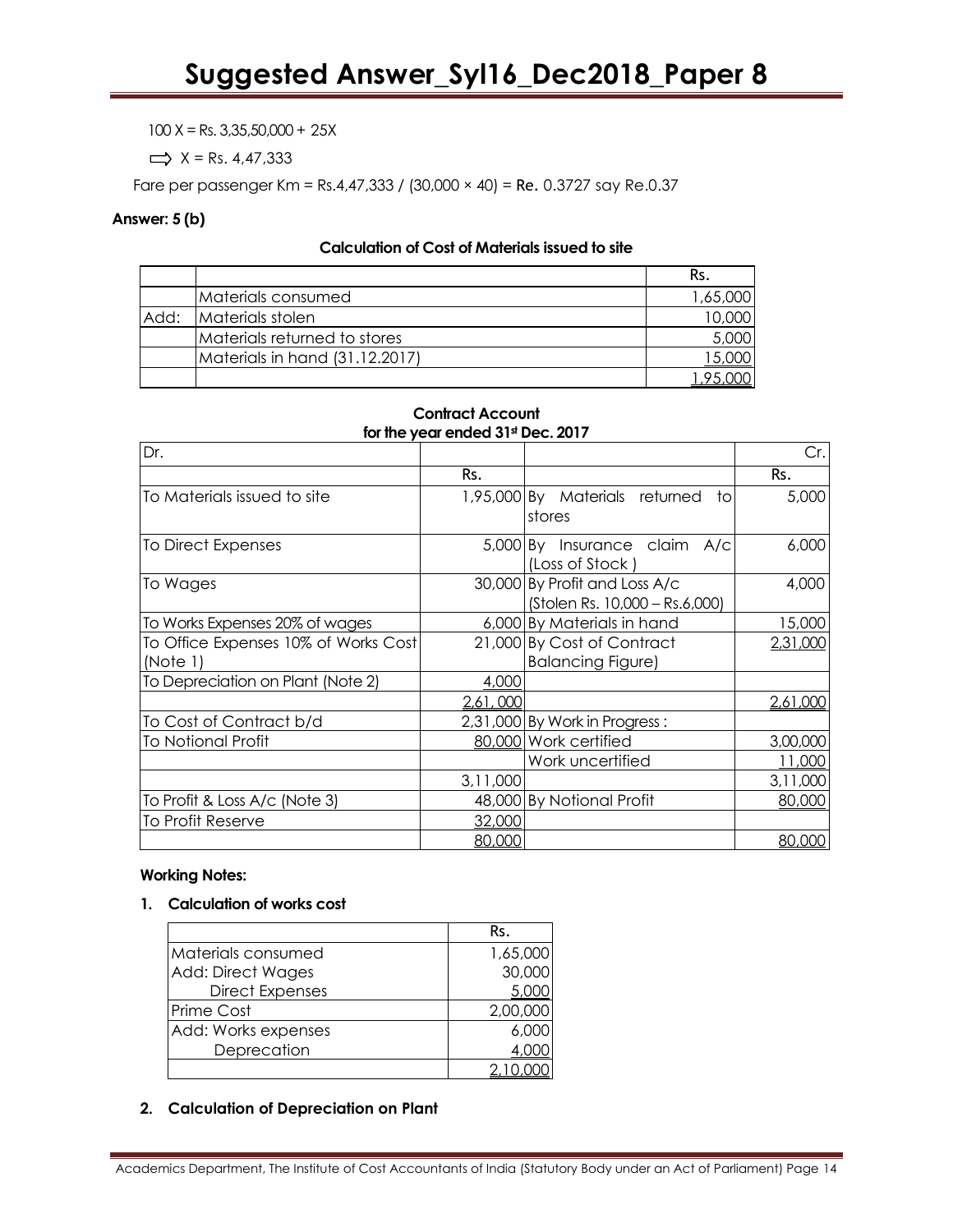$$
\text{Rs.} = \frac{60,000 - 10,000}{5} \times \frac{146}{365} = \text{Rs.4,000}
$$

**3.** Profit to be credited to profit & Loss A/c

Profit to be credited to profit & Loss<br>2<br>- ×National Profit × Cash received  $\frac{2}{3}$  × National Profit ×  $\frac{$  Casrifeceived<br>3  $= \frac{2}{2} \times 80,000 \times \frac{2,70,000}{2}$  $\frac{2}{3}$  × 80,000 ×  $\frac{2}{3,00,000}$  = Rs.48,000

**6. (a) A company budgets for a production of 5 lakh units at a variable cost of Rs.20 each. The fixed costs are Rs.20 lakh. The selling price is fixed to yield a profit of 25% on cost.**

 **You are required to calculate**

- **(i) P/V Ratio and Break- even point.**
- **(ii) If the selling price is reduced by 20%,**

 **Ascertain:**

- **(A) The effect of price reduction on the P/V Ratio and BEP.**
- **(B) The number of units required to be sold at the reduced selling price to obtain an increase of 20% over the budgeted profit. 8**
- **(b) AVONA LTD., a toy factory presents the following information for the year ended 31st March, 2018:**

|                           | Rs.      |
|---------------------------|----------|
| <b>Material cost</b>      | 1,20,000 |
| Labour cost               | 2,40,000 |
| <b>Fixed overheads</b>    | 1,20,000 |
| <b>Variable overheads</b> | 60,000   |
| <b>Units produced</b>     | 12,000   |
| Selling Price per Unit    | 50       |

**The available capacity is a production of 20000 units per year. The firm has an offer for the purchase of 5000 additional units at a price of Rs.40 per unit. It is expected that by accepting this offer there will be a saving of rupee one per unit in material cost on all units manufactured, the fixed overhead will increase by Rs.35,000 and the overall efficiency will drop by 2% on all production.**

**State whether offer is acceptable or not. 7**

### **Answer: 6 (a)**

**Workings:** 

#### **Statement Showing Unit Sales Price**

| <b>Particulars</b>                                     | Rs.   |
|--------------------------------------------------------|-------|
| <b>Budgeted Variable Cost per Unit</b>                 | 20.00 |
| Budgeted Fixed Cost per Unit (Rs.20,00,000 / 5,00,000) | 4.00  |
| Total Budgeted Cost per Unit                           | 24.00 |
| Add: Profit (25% on Total Cost)                        | 6.00  |
| Per unit selling price                                 | 30.00 |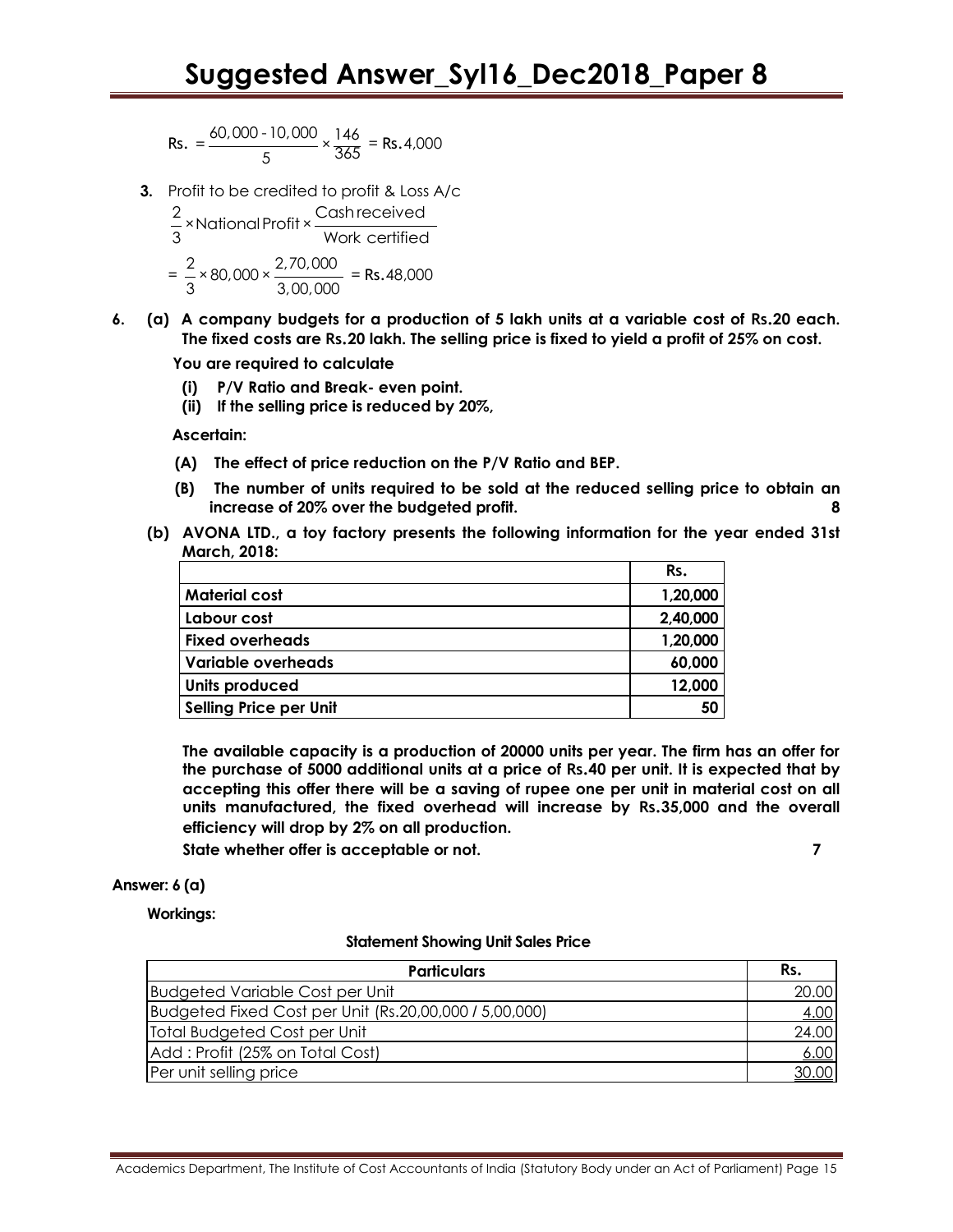### **Statement of Budgeted Profit**

| <b>Particulars</b>                              | Rs.         |
|-------------------------------------------------|-------------|
| Budgeted Sales $(5,00,000 \times \text{Rs}.30)$ | 1,50,00,000 |
| Less: Variable Cost $(5,00,000 \times$ Rs.20)   | 1,00,00,000 |
| <i>Contribution</i>                             | 50,00,000   |
| Less: Budgeted Fixed Cost                       | 20,00,000   |
| <b>Budgeted Profit</b>                          | 30,00,000   |

### **OR**

**Budgeted Profit =** Contribution (C)per Unit X Total Production Units – Fixed Cost

 $=$  {(Rs. 30 – Rs. 20) X 5,00,000} – Rs. 20,00,000 = Rs. 30,00,000

**I** P/V Ratio = (Contribution/ Sales) X 100 = (50,00,000/1,50,00,000) X 100 =(100/3)%

Or, P/V ratio = 
$$
\frac{10}{30} \times 100 = 33 \frac{1}{3} \%
$$
 (Or 100/3%)  
\nBEP (in units) =  $\frac{F}{C \text{ per unit}} = \frac{20,00,000}{10} = 2,00,000 \text{ units}$   
\nOr, BEP (in Rs.) =  $\frac{F}{P/V \text{ Ratio}} = \frac{20,00,000}{33 \frac{1}{3} \%$  =  $\times 60,00,000$   
\nII (a) New P/V ratio =  $\frac{\text{NewC}}{\text{New SP}} \times 100 = \frac{24 - 20}{30 - 6} \times 100 = 16 \frac{2}{3} \%$  (or 50/3%)  
\nNew BEP (in Units) =  $\frac{\text{Fixed cost}}{\text{New SP} \cdot \text{VC}} = \frac{20,00,000}{24 - 20} = 5,00,000 \text{ units}$ 

**Or ,** New BEP (in Rs.) = (F/ New P/V ratio) = (20,00,000/50/3%)= 1,20,00,000

(b) Sales units needed to attain 20% more than Budgeted Profit at reduced Selling Price.

Desired profit = Budgeted Profit + 20% of Budgeted Profit

 $= 30,00,000 + 6,00,000 =$ Rs.36,00,000

Sales (units) required = 
$$
\frac{Fixed\,cost + Disired\,profit}{Continution\,per\,unit}
$$

$$
= \frac{20,00,000 + 36,00,000}{4 \text{ per unit}} = 14,00,000 \text{ units}
$$

**Answer: 6 (b)**

#### **Profitability Statement for the year ended31st March, 2018**

| <b>Particulars</b>                | Total Rs. | Per unit Rs. |
|-----------------------------------|-----------|--------------|
| Sales<br>Δ<br>$\overline{\wedge}$ | 6,00,000  | 5С           |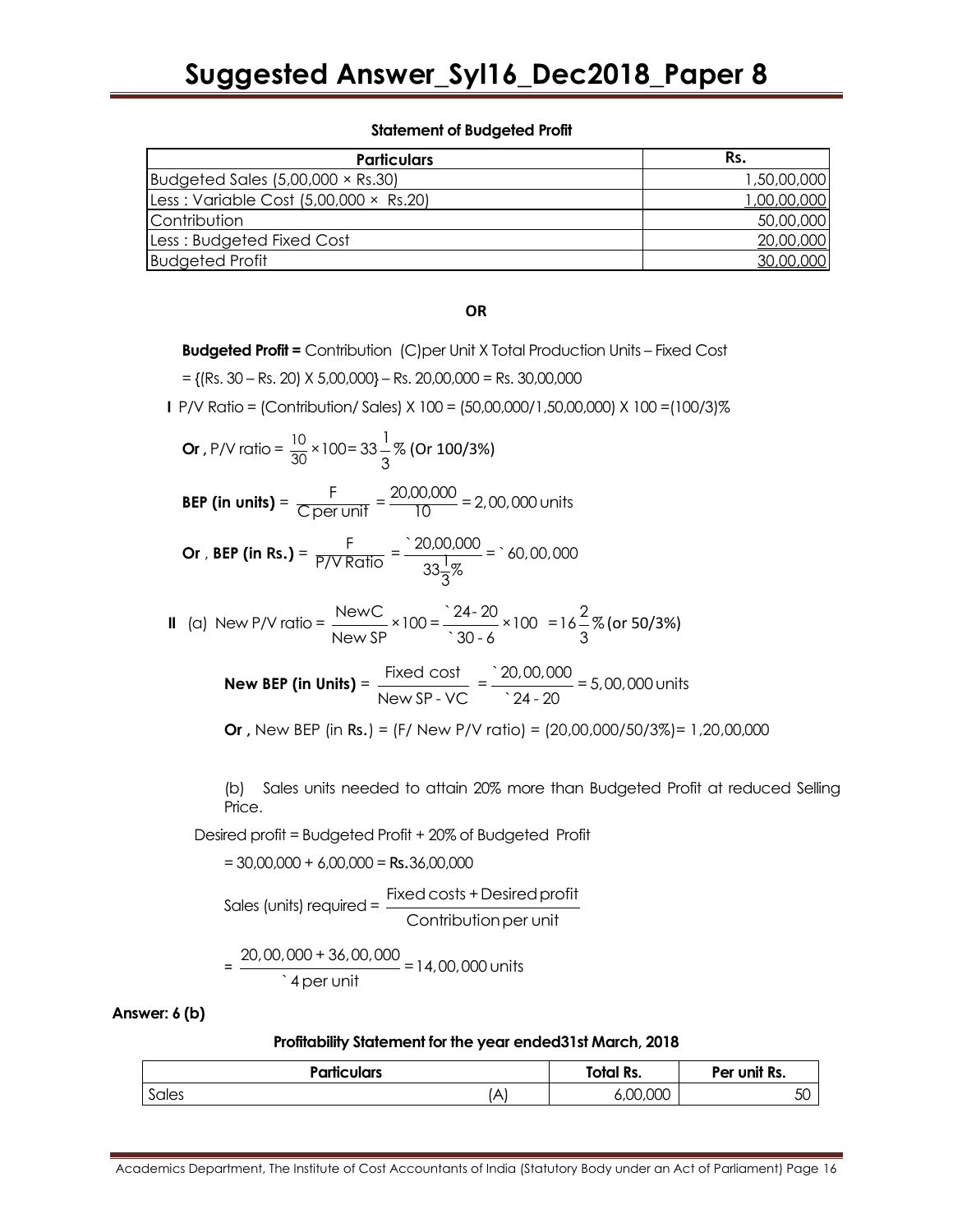| Variable Cost:        |             |          |    |
|-----------------------|-------------|----------|----|
| <b>Materials</b>      |             | 1,20,000 | 10 |
| Labour                |             | 2,40,000 | 20 |
| Variable overhead     |             | 60,000   |    |
| Total                 | (B)         | 4,20,000 | 35 |
| Contribution          | $(A) - (B)$ | 1,80,000 | 15 |
| Less: Fixed overheads |             | 1,20,000 |    |
| Profit                |             | 60,000   |    |

Profitability Statement (17000 units at 85% capacity)  $\rightarrow$  (including 5,000 units special offer)

|                                                              |                                                               |                |           | Rs.      | Mark/s      |
|--------------------------------------------------------------|---------------------------------------------------------------|----------------|-----------|----------|-------------|
| Sales                                                        |                                                               |                |           |          |             |
| Existing:                                                    |                                                               | (12000x Rs.50) |           | 6,00,000 |             |
| Additional:                                                  |                                                               | (5000x Rs.40)  |           | 2,00,000 |             |
|                                                              | 17,000 Units                                                  |                | Total (A) | 8,00,000 | $0.5 + 0.5$ |
| Variable Cost:                                               |                                                               |                |           |          |             |
| Material (17,000 $\times$ (Rs. 10 – Re. 1) or (17000 x Rs.9) |                                                               |                |           | 1,53,000 | 0.5         |
|                                                              | Labour (17,000 $\times$ (Rs. 20 – 2% Drop) or (17000 x 20.40) |                |           | 3,46,800 | 0.5         |
| Variable Overhead                                            |                                                               | (17000 xRs. 5) |           | 85,000   |             |
| Total (B)                                                    |                                                               |                |           | 5,84,800 | 0.5         |
| Contribution<br>$(A) - (B)$                                  |                                                               |                | 2,15,200  | 0.5      |             |
| Less: Fixed Costs (Rs. 1,20,000 + Rs.35,000 increase)        |                                                               |                |           | 1,55,000 | 0.5         |
| Profit                                                       |                                                               |                |           | 60,200   | 0.5         |

**Analysis:** With the acceptance of special offer of 5,000 Units, the Profit is increased by Rs. 200 (i.e. Rs. 60,200 – Rs. 60,000). Hence, the firm can accept the special offer.

# **[ Working Notes as under may be shown separately or as shown in above table "Profitability Statement"]**

|    |                                 |       | Rs.          |
|----|---------------------------------|-------|--------------|
|    | Material cost per unit          |       | 10           |
|    | Less: 10% decrease              |       |              |
|    |                                 | Total | 9            |
| 2. | Labour Cost per unit            |       | 20.00        |
|    | Add: 2% drop in efficiency      |       | 0.40         |
|    |                                 | Total | <u>20.40</u> |
| 3. | <b>Present Production units</b> |       | 12,000       |
|    | Add: Addl. Production units     |       | 5,000        |
|    |                                 | Total | നന           |
| 4. | <b>Present Fixed Cost</b>       |       | 1,20,000     |
|    | Add: Increase                   |       | 35,000       |
|    |                                 | Total | .55.000      |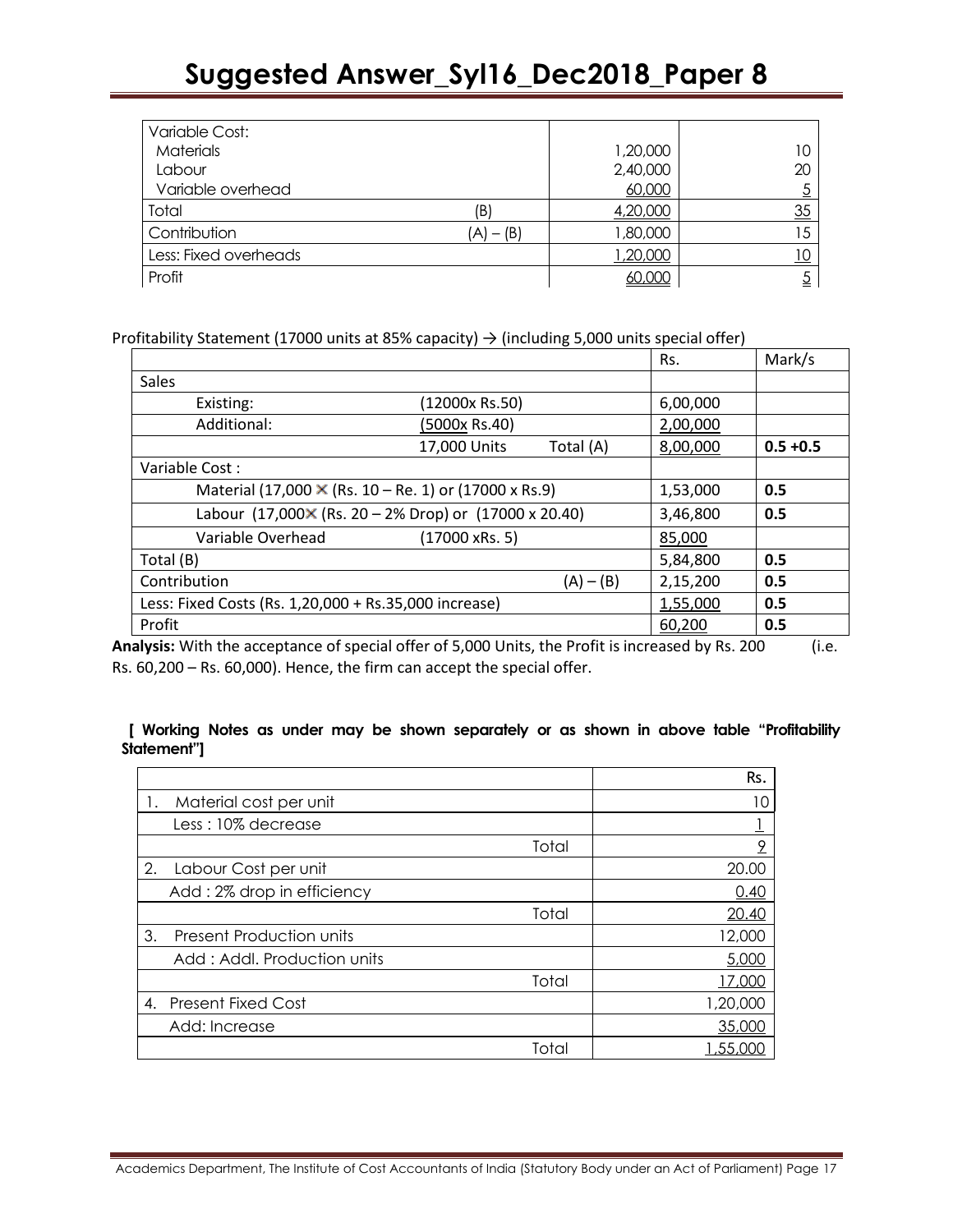# **Alternative**

Labour Cost if taken at Rs.20.41 in the working. An alternative answer with an incremental approach lead to the same analysis.

| <b>PARTICULARS</b>                               | Amount in |
|--------------------------------------------------|-----------|
|                                                  | Rs.       |
| Sales (5000*40)                                  | 2,00,000  |
| Less: Variable Cost:                             |           |
| Direct Materials (DM)(5000*9)                    | 45,000    |
| Direct Labour (DL)(5000*20)/0.98                 | 1,02,041  |
| Variable Overheads (VO/Hs)(5000*5)               | 25,000    |
| Contribution                                     | 27,959    |
| Add: Savings in Materials (12000*1)              | 12,000    |
| Less: Additional Labour Cost (ADLC) (12000*0.41) | 4,920     |
| Less: Increase in Fixed cost                     | 35,000    |
| <b>Net Surplus</b>                               | 39        |
| Decision : It is better to Accept the offer      |           |

### **7. (a) The details regarding the composition and the weekly wage rates of labour force of PB LTD engaged on a job scheduled to be completed in 30 weeks are as follows:**

| <b>Category of Workers</b> |                          | <b>Standard</b>                             | <b>Actual</b>            |                                                |  |
|----------------------------|--------------------------|---------------------------------------------|--------------------------|------------------------------------------------|--|
|                            | No. of<br><b>Workers</b> | <b>Weekly Wage Rate per</b><br>worker (Rs.) | No. of<br><b>Workers</b> | <b>Weekly Wage</b><br>Rate per worker<br>(Rs.) |  |
| <b>Skilled</b>             | 75                       | 60                                          | 70                       | 70                                             |  |
| Semi-Skilled               | 45                       | 40                                          | 30                       | 50                                             |  |
| <b>Unskilled</b>           | 60                       | 30                                          | 80                       | 20                                             |  |

**The work is actually completed in 32 weeks. Calculate the following Labour Variances: 8**

- **(i) Labour Cost Variance (LCV)**
- **(ii) Labour Rate Variance (LRV)**
- **(iii) Labour Efficiency Variance (LEV)**
- **(iv) Labour Revised Efficiency Variance (LREV)**
- **(v) Labour Mix Variance (LMV)**

**(b) NP LTD produces a standard product. The estimated costs are given below:** 

|                        | Rs. |
|------------------------|-----|
| l Raw Materials        |     |
| Direct Wages           |     |
| <b>Direct Expenses</b> |     |
| l Variable Overheads   |     |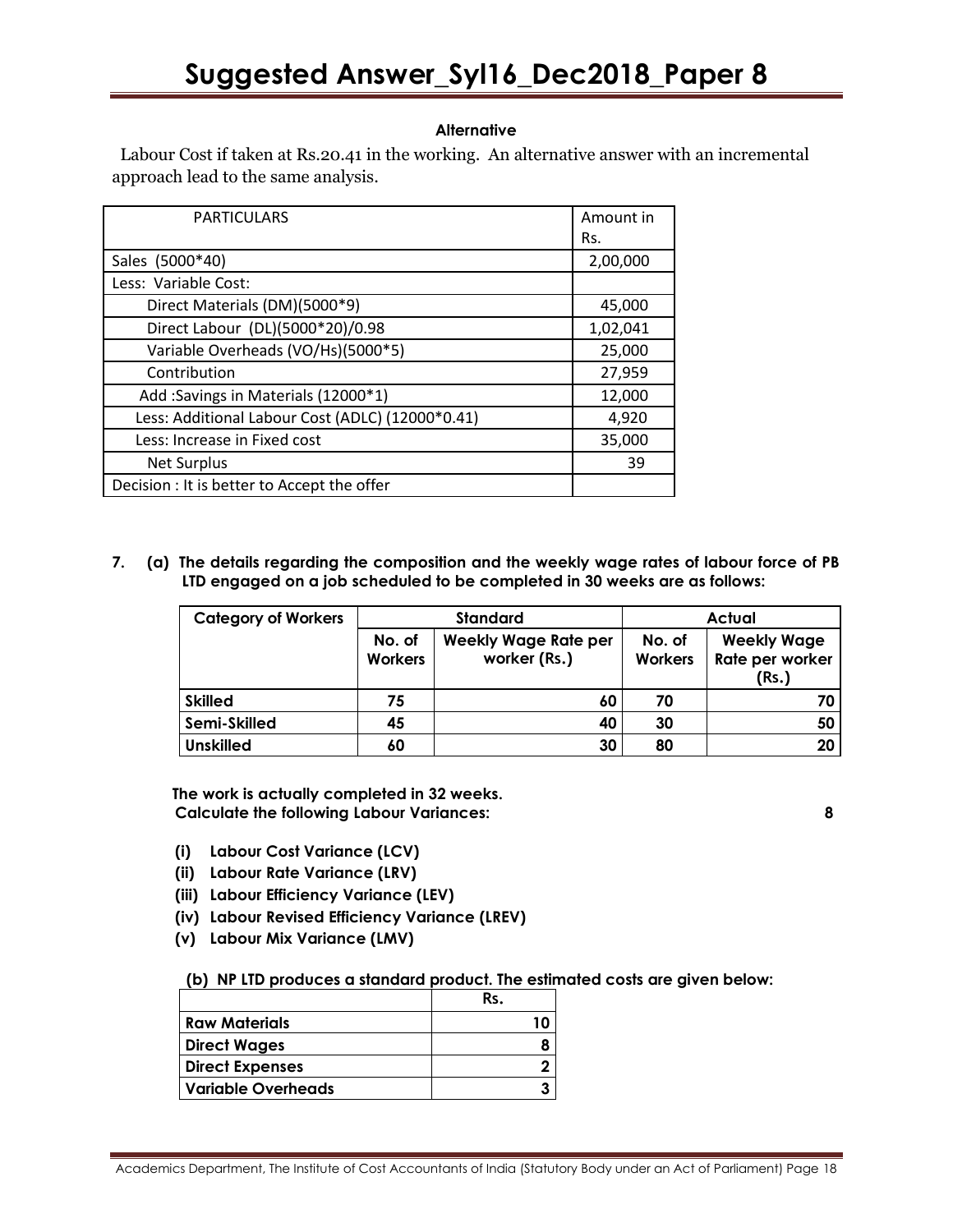**23**

**Semi-variable overheads at 100% capacity level (10,000 units) are expected to be Rs.40,000 and these overheads vary in steps of Rs.2,000 for each change in output of 1,000 units. Fixed overheads are estimated at Rs.50,000. Selling price per unit is expected to be Rs.40.**

**Required:**

```
Prepare a Flexible Budget at 50%, 70% and 90% level of activity on marginal cost basis. 7
```
# **Answer: 7 (a)**

In the question no information is given regarding standard time and actual time, so it is computed as follows :

| (In Weeks)<br>Category | Standard time (ST)     | <b>Actual Time (AT)</b> |
|------------------------|------------------------|-------------------------|
| Skilled                | $75 \times 30 = 2.250$ | $70 \times 32 = 2.240$  |
| Semiskilled            | $45 \times 30 = 1.350$ | $30 \times 32 = 960$    |
| Unskilled              | $60 \times 30 = 1.800$ | $80 \times 32 = 2.560$  |
|                        |                        |                         |

Now all information can be arranged as follows :

| Category    | <b>Standard</b> |          |          | <b>Actual</b> |         |          | <b>Revised</b> |
|-------------|-----------------|----------|----------|---------------|---------|----------|----------------|
|             | Time            | Rate     | Cost     | <b>Time</b>   | Rate    | Cost     | Time           |
|             | SΤ              | SR (Rs.) | SC(Rs.)  | AT            | AR(Rs.) | AC(Rs.)  | <b>RST</b>     |
| Skilled     | 2,250           | 60       | ,35,000  | 2,240         | 70      | 56,800   | 2,400          |
| Semiskilled | ,350            | 40       | 54,000   | 960           | 50      | 48,000   | ,440           |
| Unskilled   | ,800            | 30       | 54,000   | 2,560         | 20      | 51,200   | .920           |
| Total       | 5,400           |          | 2,43,000 | 5,760         |         | 2,56,000 | 5,760          |

Revised standard time is computed as follows:

Skilled worker  $\qquad : \frac{2,250}{1} \times 5,760 = 2,400$  hrs 5,400 . Semiskilled worker :  $\frac{1,350}{5,400} \times 5,760 = 1,440$  hrs. Unskilled worker :  $\frac{1,800}{5,400} \times 5,760 = 1,920$  hrs. **Variances are computed as follows:**  $LCV = TSC - TAC = 2,43,000 - 2,56,000$  = Rs. 13,000 (A) (i)  $LRV = AT (SR - AR)$ Skilled : 2,240 (60 – 70) = Rs. 22,400 (A) Semiskilled : 960 (40 – 50) = Rs. 9,600 (A) Unskilled : 2,560 (30 – 20) = Rs. 25,600 (F) Rs. 6,400 (A)

 $(ii)$  LEV = SR (ST-AT) Skilled : 60 (2,250 – 2,240) = Rs. 600 (F)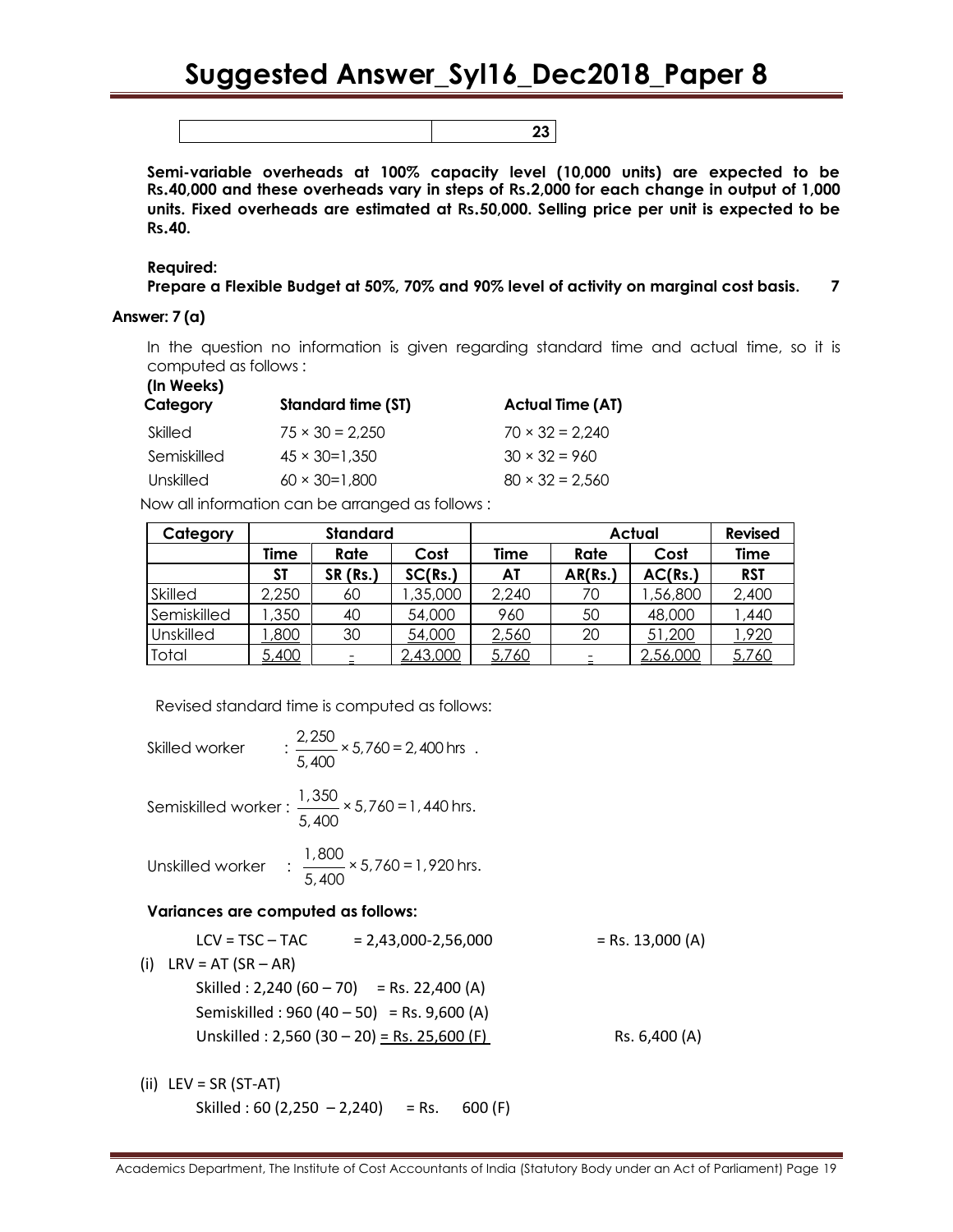| Semiskilled: 40 (1,350 – 960) = Rs. 15,600 (F)   |                |
|--------------------------------------------------|----------------|
| Unskilled: 30 (1,800 - 2,560) = Rs. 22,800 (A)   | Rs. 6,600 (A)  |
| (iii) LREV = $SR (ST - RST)$                     |                |
| Skilled : 60 (2,250 - 2,400) = Rs. 9,000 (A)     |                |
| Semiskilled: 40 (1,350 - 1,440) = Rs. 3,600 (A)  |                |
| Unskilled: $30(1,800 - 1,920) =$ Rs. 3,600 (A)   | Rs. 16,200 (A) |
|                                                  |                |
| $(iv)$ LMV = SR (RST – AT)                       |                |
| Skilled : 60 (2,400 - 2,240) $S = Rs. 9,600 (F)$ |                |
| Semiskilled: 40 (1,440 – 960) = Rs. 19,200 (F)   |                |

Unskilled : 30 (1,920 – 2,560) = Rs. 19,200 (A) Rs. 9,600 (F)

### **Answer to Question No. 7 (b):**

### **Flexible Budget**

| Particulars<br><b>Capacity Levels</b> |          |          |          |
|---------------------------------------|----------|----------|----------|
|                                       | 50%      | 70%      | 90%      |
| <b>Output in Units</b>                | 5,000    | 7,000    | 9,000    |
| Prime Cost:                           | Rs.      | Rs.      | Rs.      |
| Materials                             | 50,000   | 70,000   | 90,000   |
| Direct Wages                          | 40,000   | 56,000   | 72,000   |
| <b>Direct Expenses</b>                | 10,000   | 14,000   | 18,000   |
|                                       | 1,00,000 | 1,40,000 | 1,80,000 |
| Variable Overheads                    | 25,000   | 35,000   | 45,000   |
| Marginal Cost $(1 + 2)$               | 1,25,000 | 1,75,000 | 2,25,000 |
| Sales                                 | 2,00,000 | 2,80,000 | 3,60,000 |
| Contribution ( $4-3$ )                | 75,000   | 1,05,000 | 1,35,000 |
| <b>Fixed Costs</b>                    | 70,000   | 70,000   | 70,000   |
| Profit $(5-6)$                        | 5,000    | 35,000   | 65,000   |

Working Note:

Semi – variable Expenses have been classified into Fixed and Variable elements as under : Per Unit Variable Cost = Rs. 2000  $\div$  1,000 = Rs. 2

Fixed Costs =  $Rs.40,000 - Rs.(10,000 x 2) = Rs. 20,000$ 

Total Variable Overheads per Unit = Rs 3+ Rs. 2 = Rs. 5

Total Fixed Overhead = Rs.50,000 + Rs. 20,000 = Rs. 70,000

### **8. Answer any three out of the following four questions: 5×3= 15 (a) State the advantages of cost control (any five).**

- **(b) Describe briefly the main scope of cost accountancy.**
- **(c) What is just-in-time (JIT) system? List out its main benefits.**
- **(d) Write a brief note on Performance Budgeting describing its main concepts.**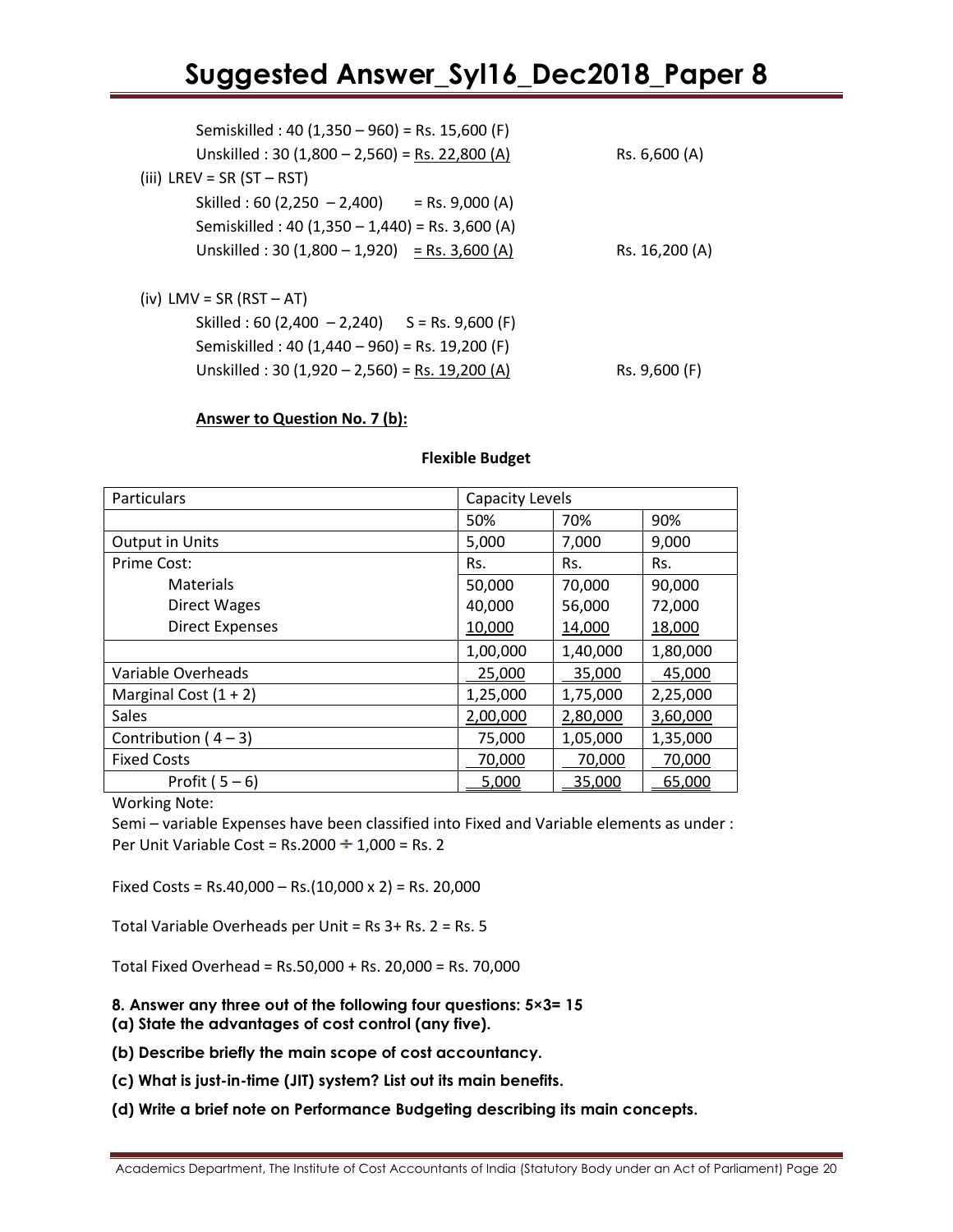# **Answer to Question No. 8 (a):**

### **Advantages of Cost Control**

The advantages of cost control are mainly as follows:

- (i) Achieving the expected return on capital employed by maximising or optimizing profit.
- (ii) Increase in productivity of the available resources.
- (iii) Reasonable price of the customers.
- (iv) Continued employment and job opportunity for the workers.
- (v) Economic use of limited resources of production.
- (vi) Increased credit worthiness.
- (vii)Prosperity and economic stability of the industry.

# **Answer to Question No. 8 (b):**

# **Scope of Cost Accountancy**

The scope of cost accountancy is very wide and includes the following:

- (a) **Cost Ascertainment**: The main objective of cost accounting is to find out the cost of product/service rendered with reasonable degree of accuracy.
- (b) **Cost Accounting**: It is the process of accounting for cost which begins with recording of expenditure and ends with preparation of statistical data.
- (c) **Cost Control**: It is the process of regulating the action so as to keep the element of cost within the set parameters.
- (d) **Cost Reports**: This is the ultimate function of Cost Accounting. These reports are primarily prepared for use by the management at different levels. Cost Reports help in planning and control, performance appraisal and managerial decision making.
- (e) **Cost Audit**: Cost Audit is the verification of correctness of Cost Accounts and check on the adherence to the Cost Accounting Plan, its purpose is not only to ensure the arithmetic accuracy of cost records but also to see the principles and rules have been applied correctly.

# **Answer to Question No. 8 (c):**

# **Just –in –Time (JIT)**

Just in Time is a production strategy that strives to improve a business return on investment by reducing in-process inventory and associated carrying costs. Inventory is seen as incurring costs, or waste, instead of adding and storing value, contrary to traditional accounting. In short, the just-in-time inventory system focuses on "the right material, at the right time, at the right place, and in the exact amount" without the safety net of inventory.